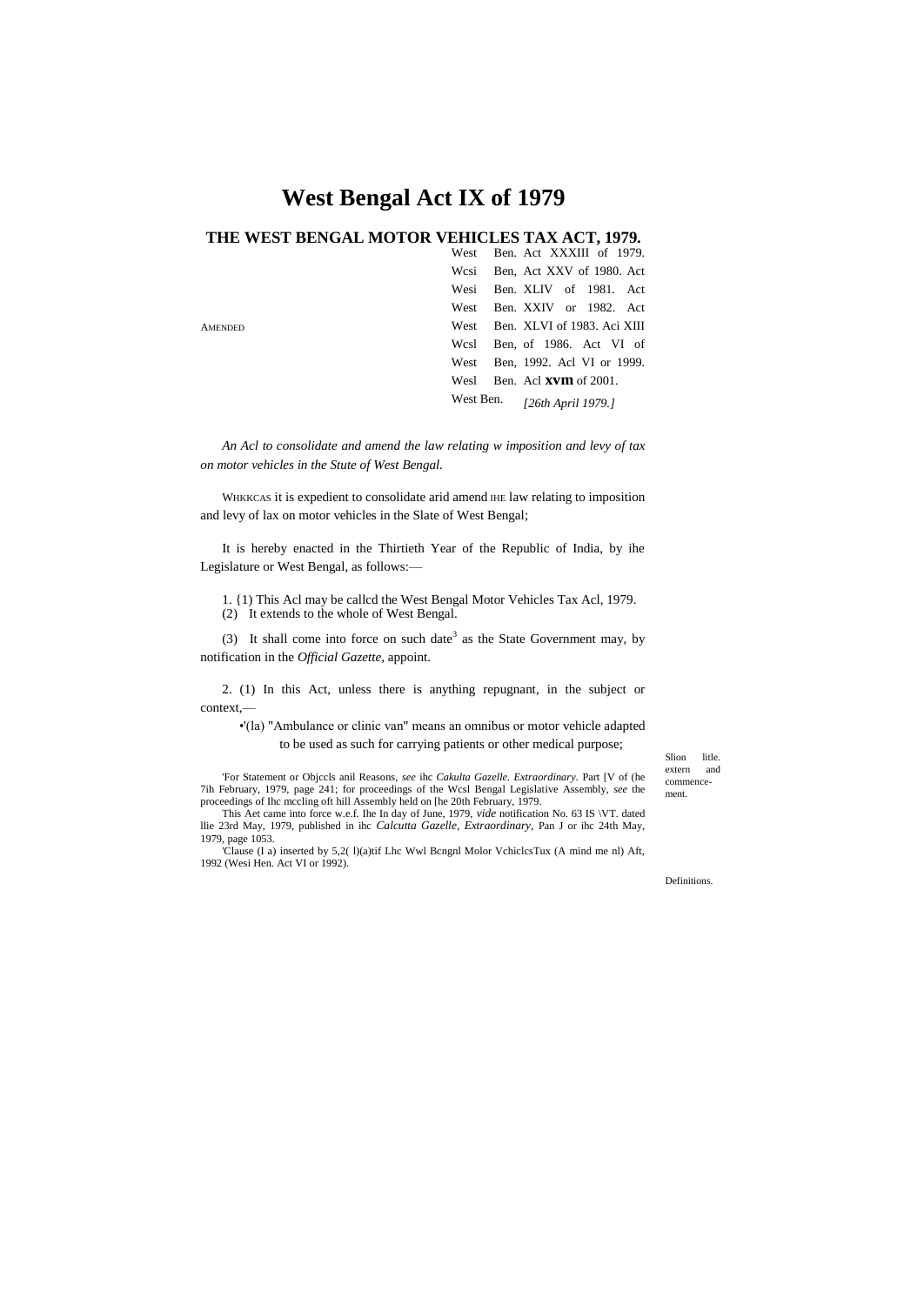[West Ben. Act

1988.|

#### *(Section 2.)*

'(2a) "autorickshaw" means a motor vehicle having three wheels constructed or adopted and used lo carry nol more ill an ihree passengers Tor hire or reward excluding the driver.

*Explanation.*—For the purposes of this clausc, a motor vchiclc having ilirce wheels constructed or adopted and used lo carry more Ihan three passengers but not more than twelve passengers for hire or reward excluding the driver shall not be treated as autorickshaw. Such motor vehicle shall be regarded as molorcnb or maxicab, considering its seating capacity under the Motor Vehicles Acu 1988; 51 of (938.

- (a) "certificate of registration" means a certificate of registration of a motor vehicle issued under [Ihe Motor Vehicles Act, 1988;]
	- $3$ (al) "crane" means any motor vehicle which is fitted with a mcchnnical crane of a designed capacity and is capable of being used for towing vehicles or lifting materials, and includes a breakdown van;
	- $(1)(a2)$  "dealer" has the same meaning as in the Motor Vehicles Act, 1988;
- (b) "motor vehicle" includes a vehicle, carriage or other means of conveyance propelled, or which may be propelled, on a road by elcctrical or mechanical power either entirely or partially;
- (c) "permit" means a permit as defined in  $\sqrt{\text{clause (31)}}$  or \*159 of section 2 of the Motor Vehicles Act, 1988;]
- (d) "prescribed" means prescribed by rules made under this Act;
- (e) "registering authority" means the authority empowered under '159 of

<sup>i</sup>fthe Motor Vehicles Act, 1988,] to register motor vehicles; (0 "the

lax" means the tax imposed under this Act;

'Clause (2a) was inserted by s. 2 of ihe We&i DenE.il Motor Vehicles Tax (Amendment) Act. 1999 (WesL Ben, Act VI of 1990).

The words and figures within die square brackets wetu substituted far l tic words and figures "the Motor Vehicles Aci, 1939; 4 of 1939." by s. 2(1 )(b) of (he Wesi Bengal Molor Vehicles Tax (Amendment) Aci. 1992 (West Ben. Aci VI of 1993).

'Clauses (ul) and (a2) were inserted by s. 2(t){c). *ibid.*

'The words, figures and brackets within ilii! square brackets were substituted for the words, figures and brackets "clause (20) of section 3 of ihe Motor Vehicles Act, 1939: 4 or 1939." by s. 2(1 )(d). *ibid.*

The words and figures within liic square brackets were substituted for the words and figures "the Motor Vehicles Act. 1939; 4 of 1939." by s. 2(l)(c>, ibal.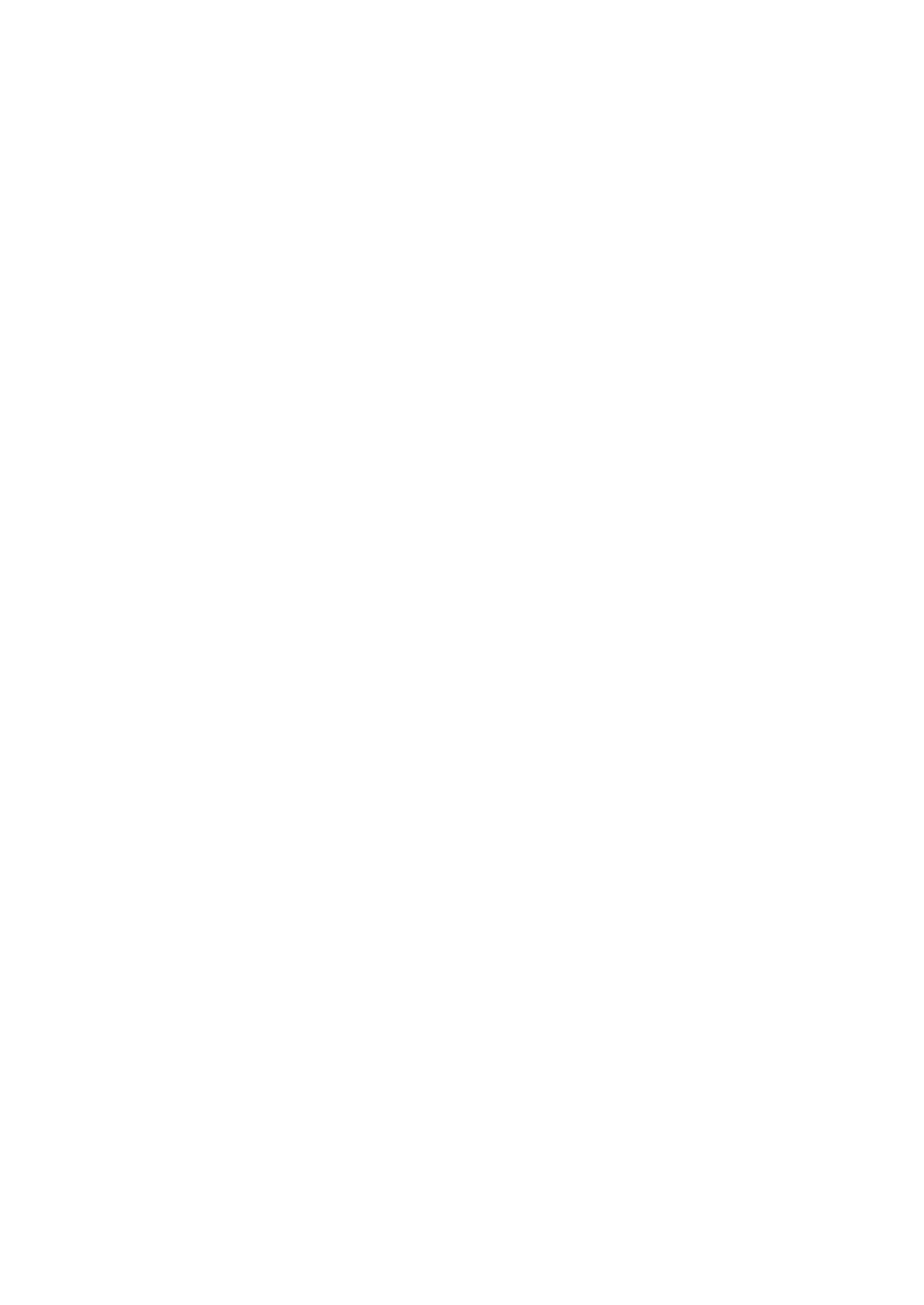#### *(Section 3.)*

- (g) "Taxing Officer" means any person or persons or agency .is the Stale Government may, by notification in the *Official Gazette,* appoint, to exercise, within such areas as may be specified in the notification, ihe powers conferred and to perform Ihe dulies imposed by or under this Act;
- (h) "tractor" means a motor vehicle which is notilselfconsirucied to carry any load (other than equipment used for the purpose of propulsion), but does noi include a road-roller \* \*;
	- $3$ (hl) "trade certificate" means the certificate issued in accordance wilh the provisions of the rules made under the proviso lo scciion 39 of the Moior Vehicles Act, 1988;
		- (i) "trailer" means any vehicle drawn or intended to be drawn by a motor vehicle.

(2) All other words and expressions used in this Act but noi defined shall have the same meanings as in <sup>J</sup>[Lhe Motor Vehicles Acl, 1988.]

**3. (1)** Every owner of **a** registered motor vehicic or every person **imposition** who owns or keeps in his possession or control any motor vchicle shall <sup>oriax</sup>- pay tax on such vehicle at the rate specified in the Schedule.

■<sup>\*(2)</sup> Every person who keeps in his possession or control any motor vehicle as a dealer shall, whether or not the motor vehicle is driven in any public place on the basis of a trade certificate, pay lax on such motor vehicic at the rate specified in part H of the Schedule. The tax shall be collected by the Taxing Officer having jurisdiction at the time of first registration of the motor vehicle, whether temporary or permanent, as a lump sum irrespective of the period of use, and not be refundable:

Provided that ir such tax has been paid in respect of any motor vehicle before any Taxing Officer in West Bengal and adequate evidence of such payment is produced by the owner or such motor vehicle, such lax shall not be collected twice in respect of such motor vehicle:

Provided further thai if a motor vehicle is brought to West Bengal from outside West Bengal on temporary registration and is produced for permanent registration for the first time, tax shall be levied on such motor vehicle at the rate specified in pari H of the Schctlulc:

'Tilt: words "or a iKiclor used solely for agricultural purposes" by s. 2( I )(0- of the West Bcnyul Motor Vehicles Ta\* (Amendment) Act. 1992 (West Ben, Act VI of 1092).

;Clauic (hi) vfiis inserted by s. 2(t)(g), *ibiil.*

'The words and figures within ihe square brackets were subsliluled for the words and figures "the Motor Vehicles Acl. 1939; *A* of 1939." s. 2(2). *ibid.*

^Sub-sections *f* 2:■ and (3) were substituted for the oritiinnl sub-\* eel inn (21 by s. 3. *ibid.*

59 of19KS.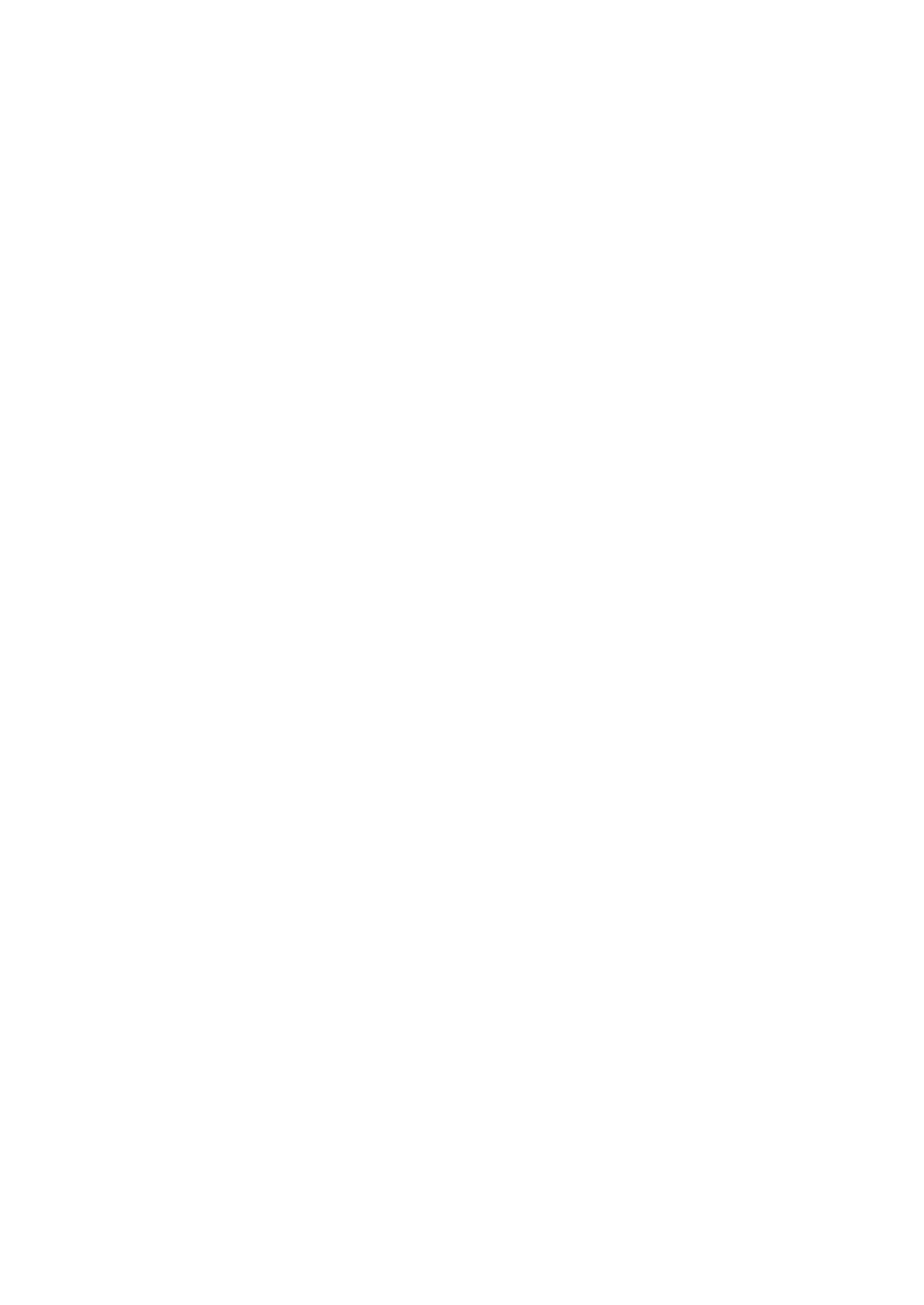#### 78 *The We.si Bengal Motor Vehicles Tax Act, 1979.*

[Wcsl Ben. Act

## *(Section 4.)*

Provided also lh.il if a nioior vehiele is brought Lo Wcsl Bengal on \* transfer after having permanent registration from outside West Bengal, no tax shall be levied on such molor vehicle at (he rate specified in part H of the Schedule.

'(3) Every owner of a registered molor vehicle and every person who owns or keeps in his possession or control any motor vehicle shall, in addition to the tux payable under sub-section (I), pay a special lax at the rale specified in pari 1 of the Schedule, if any air-conditioning machine has been fitted in such motor vehiele.

Truobc 4. (1) The lax payable under section 3 shall be paid for the year whoicjMr<sup>an</sup><sup>n</sup> advance by the person liable to pay the tux within such period in advance. as may be determined by the Taxing Officer;

> Provided that in the ease of transport vehicles the Taxing Officer shall allow payment of lax for<sup>2\*</sup> \* \* periods of three '\* \* \* months each in the manner as may be determined by him. Such tax shall nol excecd a quarter of the lax payable for the year. A rebate of five *per cent,* shall be allowed if the tax is however paid for the year in advance:

> ""Provided further that notwithstanding anything in the foregoing provisions of this sub-seclion, the Taxing Officer may, in order tu avoid overcrowding of taxpayers during any particular period of a year, allow payment of tax in respect of any transport vehicle or non-lransporl vehiele for any period, not exceeding six months at a time, as may be determined by him.

> *Explanation.*—"Non-Iransport vehicle" shall mean a vehicle which is nol a transport vehicle.

 $S(1A)$  Notwithstanding anything to the contrary contained in subsection (1)-

- (a) where tax for any period, yearly or quarterly, as the case may be, in respeel of a motor vehicle has been paid, tax for the said motor vehicle in respect of any subsequent period may be paid within fifteen days from ihe date on which the lax for such subsequent period becomes payable;
- (b) in case of earthquake, flood or any such natural calamity occurring in any part of the Stale, the Stale Government may, if it considers it necessary so **Lo** do, by order condone delay in payment or the lax and specify the period within which the lax in reaped of vehicles registered in the area mentioned in the order shall become payable.

*'See* foot-note 4 on page 77, *ante.*

The word "quancrly" was omiucd by s. 4(l)(a)(i) of the Wcsl Bengal Molov Vehicles Tn (Amendment) Aci, 1992 (Wcsl Hen. Aci VI of 1992).

■'The word "calendar" was oitiillcd by s. 4(l)(;i)(ii), *ibid.* 

'The second proviso was inserted by s, J( l)(h), *ibid.*

<sup>J</sup>Sub-.section (1A) was inserted hy s, 2 of ihe Wcsl Bengal Molor Vehicles Tax (Amendment) Aci. 1979 fWcsl Ben. Ai\* XXX11I of [0191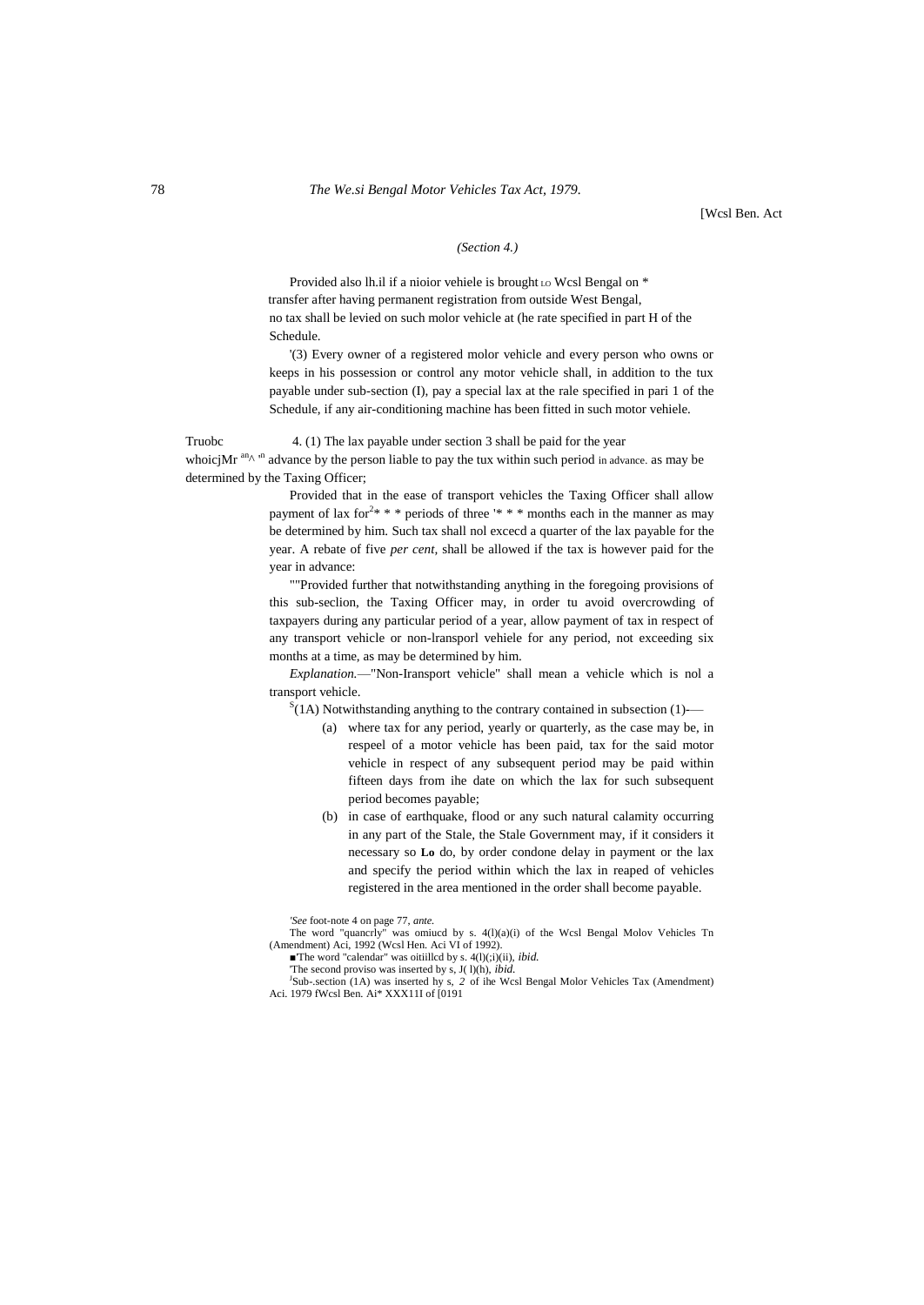# *The West Bengal Motor Vehicles Tax Acl, 1979.* 79 *(Section 4.)*

**IX or 1979.** $\left\{2\right\}$  (a) In Lhe ease or a motor vehicle temporarily registered under '|59 or section 25 of 'fihe Motor Vehicles Act, 1988,] only one-twelfth of the '988.1 tax payable for the year shall be paid in rcspect or such vehicle as so

registered.

(b) In the case of a motor vehicle registered outside West Bengal,

whether temporarily under [seclion 43 of the Motor Vehicles Act,

1988,J or otherwise, and which is used or kept For use in West Bengal temporarily, lax shall be payable Tor every week or part thereof For which liie motor vehicle is so used or kepi for use in West Bengal, at the rate of one-fifiysecond part of the lax payable for the year, per week.

 $J(c)$  In Ihe case of a transport vehicle registered in any Stale other than West Bengal but plying within West Bengal without valid permit and without payment of lax payable in West Bengal under this Acl, the duration of such plying shall, notwithstanding anything contained in this section or elsewhere in litis Acl, be reckoned as a period of seventeen weeks prior to ihe date of interception, and such transport vehicle shall be liable to pay arrcar lax at the rate specified in Part II under the subheading "B. Vehicles for carrying passengers plying for hire or reward:"

under Ihe heading "Description of Motor Vehicles And Rate or Tax" in the Schedule, Tor a period of sevenleen weekes from the date of every interception of Ihe transport vehicle together with a line or an equivalent sum.

<sup>4</sup>(d) Where a vehicle, not being a transport vehicle, registered oulside West Bengal, but kept in West Bengal for a temporary period, is found plying in West Bengal while continuing to have its registration oulside West Bengal and without making payment or tax in West Bengal, such vehicle shall be liable lo pay tax at the rate specified in Part I under the sub-heading "A. Vehicles for carrying passengers not plying Tor hire or reward:" under the heading "Description of Motor Vehicles And Rale of Tax" in ihe Schedule. In such case, tax shall be realised for a period of one year preceding the dale of interception of such vehicle together with a fine of an equivalent sum, in addition to realisation oF tax For a further period of one year from the date of interception of such vehicle without fine.

J (e) **ir** the registered owner **of** a vehicle, which is registered oulside West Bengal and which has been brought **Lo** West Bengal, approaches a registering authority in West Bengal for making payment of lax under

'The words nnd figures within lhc square brackets were substituted for the words and figures "the Motor Vcchicles Acl. 1939: j of 1939." by s. 4(2)(a) of lhc Wesi Bengal Mo lor Vehicles Tax (A mend men l) Acl, 1992 (Wesi Ben. Aul VI of 1992).

The words and figures wilhin Ihc square brnckcls were subsliluled for lhc words and figures "scciion 25 of the Moior Vehicles Acl, 1939: 4 or 1939." by s. 4(2)(b), *ibid.* ■'Clause (c) was inserted by s. 3(0 or lhc West Bengal Molor Vehicles Tax (Amcndincnl)

Acl, t999 (West Ben, Acl VI or 1999).

<sup>&#</sup>x27;Clause<sup>1</sup>: (d) and fe) were inserted hv s,  $3(2V)$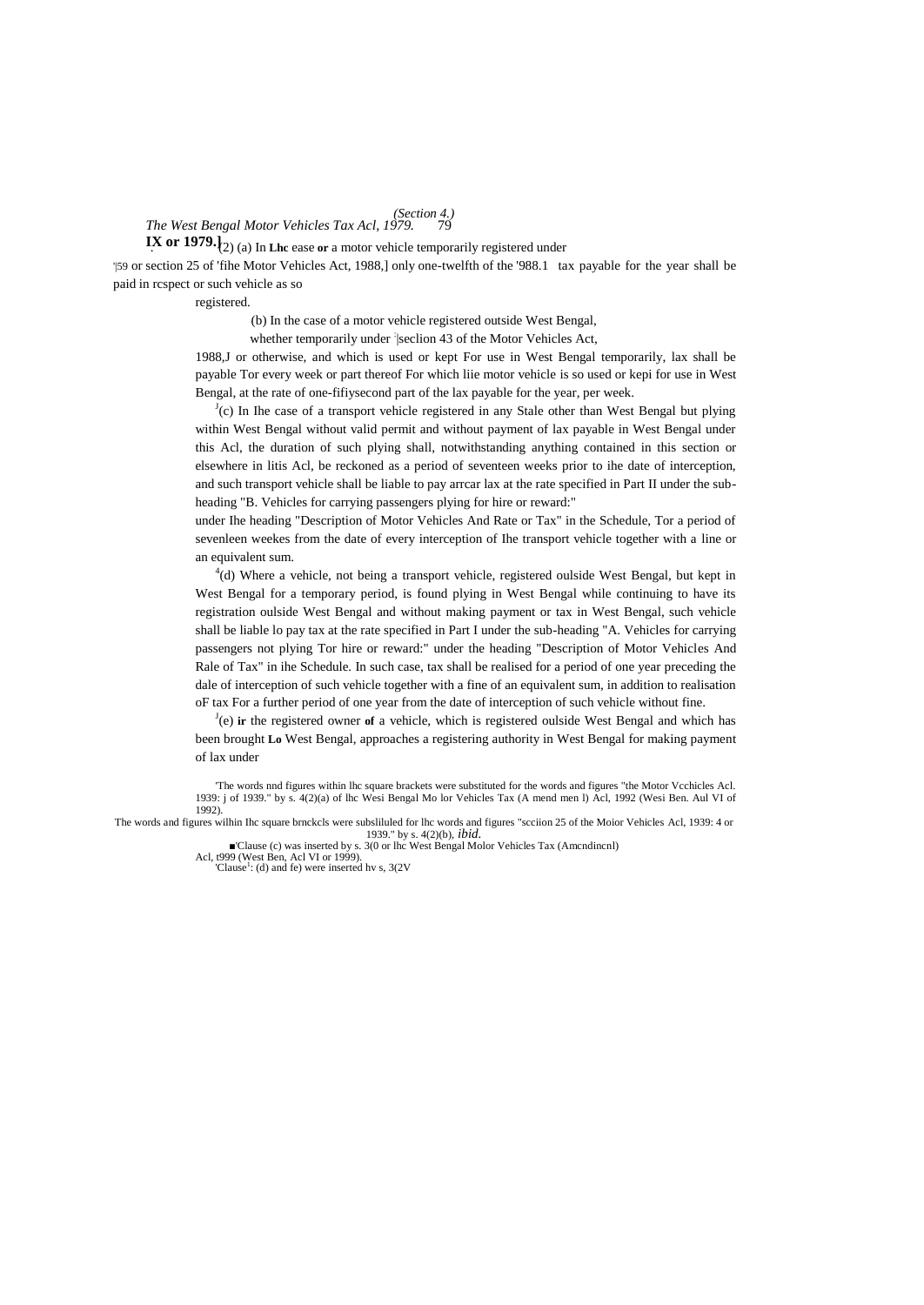[West Ben. Act

## *(Seciion 5.)*

this Act or for recording change of address or for assignment of new regisLralion mark, such registered owner shall be asked to produce any convincing document regarding the arrival of ihe vehicle in WCSL Bengal,

failing which Lhe duration of ihe arrival of such vehiele shall, nolwithsianding anything contained in this section or elsewhere in Lhis Act, be reckoned as a period of more than one year and, in such ease,

tax shall be realised in accordance with the provisions of clause (d) together with a fine of an equivalent sum:

Provided thai on the production of convincing document regarding the arrival of the vehiele in Wcsl Bengal, tax shall be realised from lhe dale of arrival of the vehiele together with such fine as may be required to be paid under this Act.

(3) If a Taxing Officer is satisfied that the certificate of registration and the token delivered under section 8 on payment of the tax in respect of a motor vehicle has been surrendered or that a motor vehicle has not been used or kepi for use Tor any complete calendar month, he shall, on application under section 13, refund or remil in respect of the said vehiele one-twelfth of ihe tax payable for the year for every calendar month for which the said vehicle lias nol been used:

Provided that where a motor vehicle, olher than a molor vehicle for the transport of goods or plying for hire for lhe carriage of passengers,

has not been used for any period in West Bengal by reason of its being removed and kept outside West Bengal during such period, [he Taxing Officer shall nol refund or remil in respect of the same vehicle any portion of the tax for lhe quarterly period during which the said vehicle is so removed,

(4) Notwithstanding anything contained in sub-seciion (1) no person shall be liable to pay tax during any period on account of any motor vehicle in respect of which tax is payable under this Act if the lux due in respect of such vehicle for the same period has already been paid by some other person.

5. (1) Every person who is liable to pay lax in respect of a motor vehicle under this Act shall fill up and sign a declaration in the prescribed form stating truly the prescribed particulars and shall deliver the declaration as so filled up and signed to lhe Taxing Officer and shall pay to the Taxing Officer the tax which he appears to be liable, by such declaration, to pay in respect of such vehicle.

(2) Where u motor vehicle is altered so as Lo render a person liable lo the payment of an additional tax under section 6, such person shall fill up and sign an additional declaration in the prescribed form showing the naLure of lhe alteration made and containing the prescribed particulars

Dcdaralicm by person keeping a molor vehiele for use.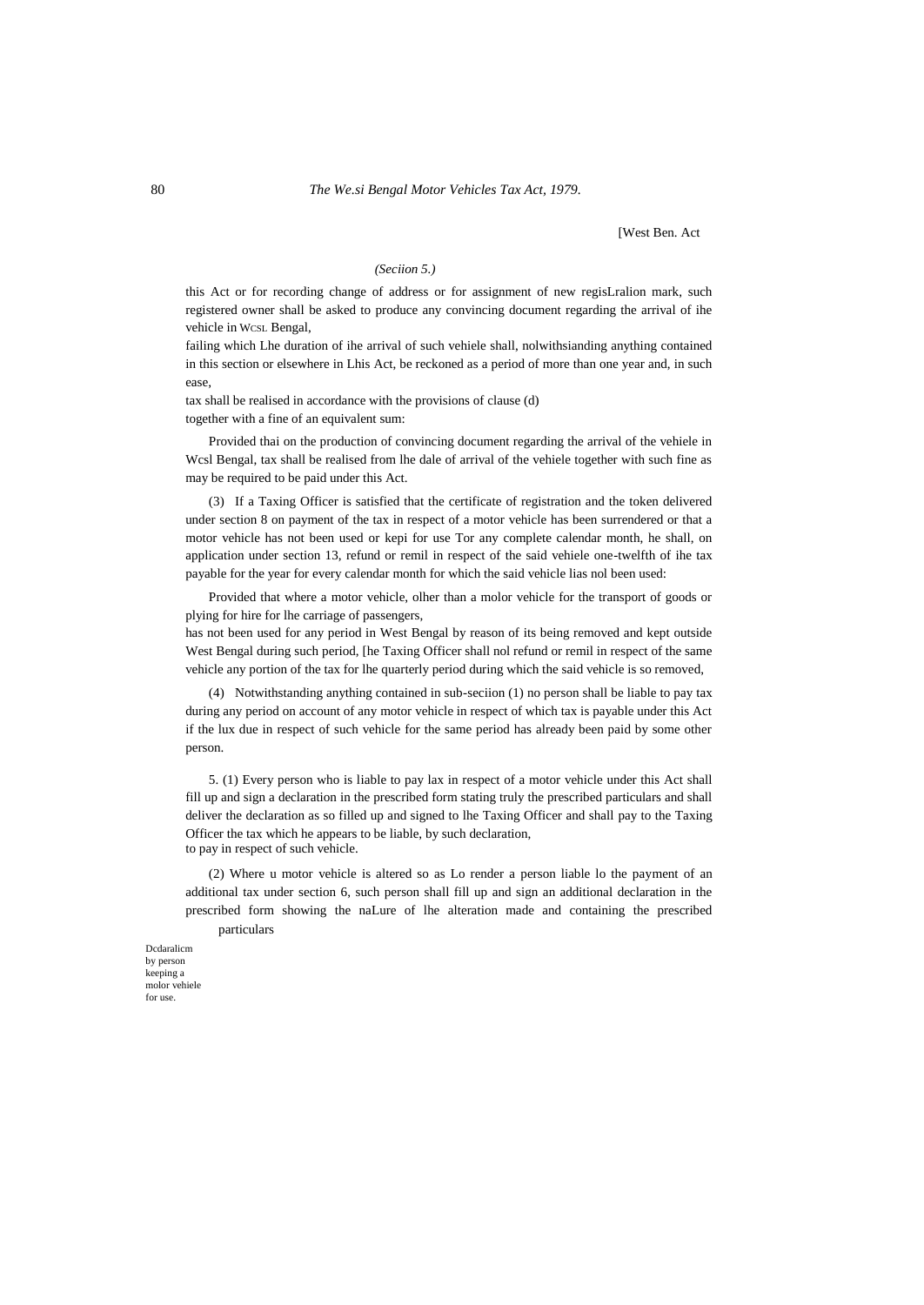and shall deliver such additional declaration as so filled up and signed to the Taxing Officer and shall pay to the Taxing Officer ihe additional lux payable under section 6 which he appears lo be liable, by such additional declaration, to pay in respect of such vchicle.

'5A. (1) Every person who is liable to pay under this Act lax in re.specl of a contract carriage plying on a specified route shall, at Hie lime of paying ihe tax to theTaxiug Officer, furnish a 'noobjectionccrlificate' from lhc person with whom liie registered owner of the contract carriage has entered inlo a hire-purchase agreement (such person being hereafter in this scction referred Lo as the financier).

3 [59of 1988. (2) The provisions of  $\exists$ sub-seclions (6) lo (9) of section 51 of the Motor Vehicles Act, 1988,1 -

1 IX of 1979.]

prescribed.

shall apply, *mutatis mutandis,* lo every 'nci objeclion certificate' from ihe financier.

#### Piiynicni oT additional uix.

6. Where any motor vehicle in respecl of which the tax has been paid is altered in such a manner as to cause the vchicle lo become a vehicle in respect of which a higher rale of lax is payable, ihe person who keeps such vehicle shall be liable to pay an additional tax of a sum which is equal lo lhc difference beiween the lax already paid in respecl of such vehicle and the lax which is payable in respect of such vehicle after its being so

altered, and the registering authority shall not grant a fresh certificate of registration in respect of such vchicle as so

Reccipl of contract Special provision recanting altered until such amount of lax has been paid. 7. (1) The Taxing Officer shall granl and deliver Lo every person who payslo him the lax or additional tax in rcspeclof any motor vehicle a receipt in which shall be specified such particulars as may be

(2) The Taxing Officer shall endorse lhc particulars of the tax paid in the certificate of registration of the vehiclc concerned.

8. (1) The Taxing Officer shall at the time of granting a receipt for the lax deliver to lhc person paying the lax a token in such form and containing such particulars as may be prescribed.

(2) Every person lo whom such loken is delivered shall cause it to be exhibited in the prescribed manner on ihe vehicle in respect of which the tax is paid.

Taken lo be exhibited on motor vehicles.

Lax. csirringc.

'Scciicn *5 A* wis' inserted by s. 2 ofllic Weil Bengal Motor Vehicles Tax (A men fan cm) Act. ]%2 (West lien. Acl XXEV of 19K2), The words, figures and brackeis wiihir. lhc square hruckcis were subsliluled for ihc words, figures. letters and brnckcts "suh-icclion (5AJ Lo (5D) or scciion 31A oJ~ llii: Motor Vehicles Acl, 1930; 4 of 1939," by *s, 5* of lhc Wesi Bengal Moior Vehicles Tax (Amcndmcni) Acl. 1992 (West Ben. Acl VI of 1992).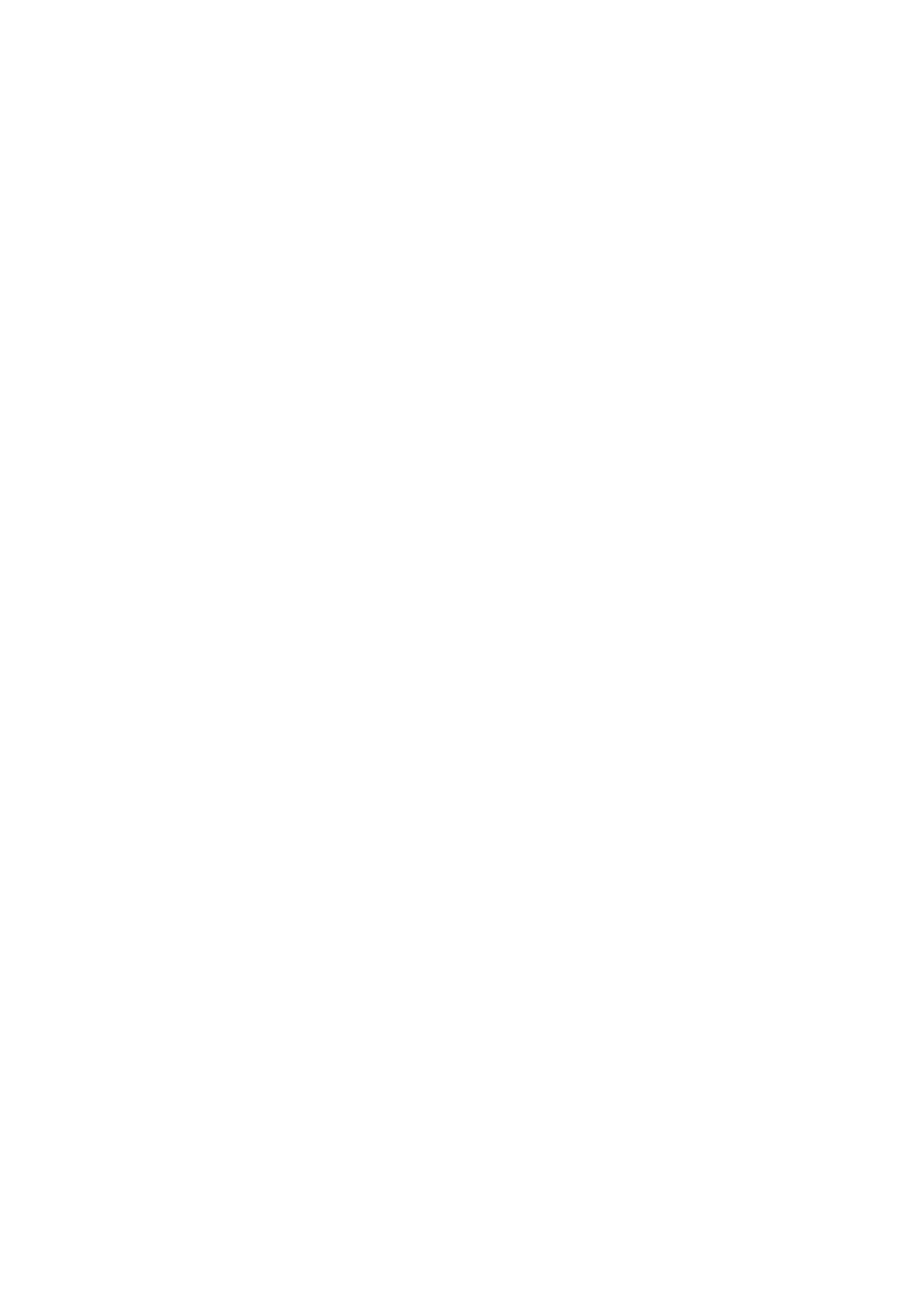**82**

#### *(Seelions 9-U.)*

[Wcsl Ben. Act

Appeal, 'J. (J) Any person aggrieved by any order made by a Taxing Officer under this Act may appeal against the order to such appellate authority, in such manner, within such lime and on payment of such fees as may be prescribed.

> (2) Any such appeal shall be heard and decided by the appellate authority in such manner as may be prescribed and the decision of the appellate authority on such appeal shall be final:

> Provided that no appeal shall be decided without giving the appellant an opportunity of being heard.

Liability lo<br>pay La\* by pay La\* [he] transferee or llic porson in possession of a vehidc.

10. If the tax payable in respect of any vehicle remains unpaid by any person liable for the payment thereof and such person before paying his lax transfers the ownership of such vehicle or ceases to be in possession or control of such vehicle, the person to whom the ownership of the vehicle has been transferred or lhe person who is in possession of such vehicle, shall be liable lo pay the said tax:

Provided that nothing contained in ihis section shall be deemed to affect the liability to pay the said lax on the person who has transferred the ownership or has ceased lo be in possession or control of such vehiele.

Liability to pay penally<br>for nonfor nonpayment ol" tax in time.

II. If the tax payable under scction 3 has not been paid '[wilhin the period determined by the Taxing Officer under sub-scc lion (1) of section 4 or wilhin the period referred to in clause (a), or within the period as may be specified by lhe Stale Government under clause (b), of subsection {1 A) of section 4, as the case may be,] the person liable to pay such tax shall—

(a) in the case of a transport vehicle, pay penalty—

(i) of one-quarter of the lax if payment is made within thirty days after the :Uxpiry of the period determined by the Taxing Officer under sub-section (1) of section 4 or the expiry of Lhe period referred lo in clause (a), or the expiry of the period as may be specified by the Statu Government under clause (b), of subsection (1 A) of section 4, as the case may be,]

'The words wilhin ihe square brackets were substituted Tor the unfits "during the prescribed period." by s. 3{u) or the Wcsl Bengal Molor Vehicles Tn (Amendment) Aci, 1979 {WCM Ben. Act XXXIII of 1979),

The words within lhe square brackets were subsiituled for the words "expiry of the prescribed period," by s. 3(b). *ibid.*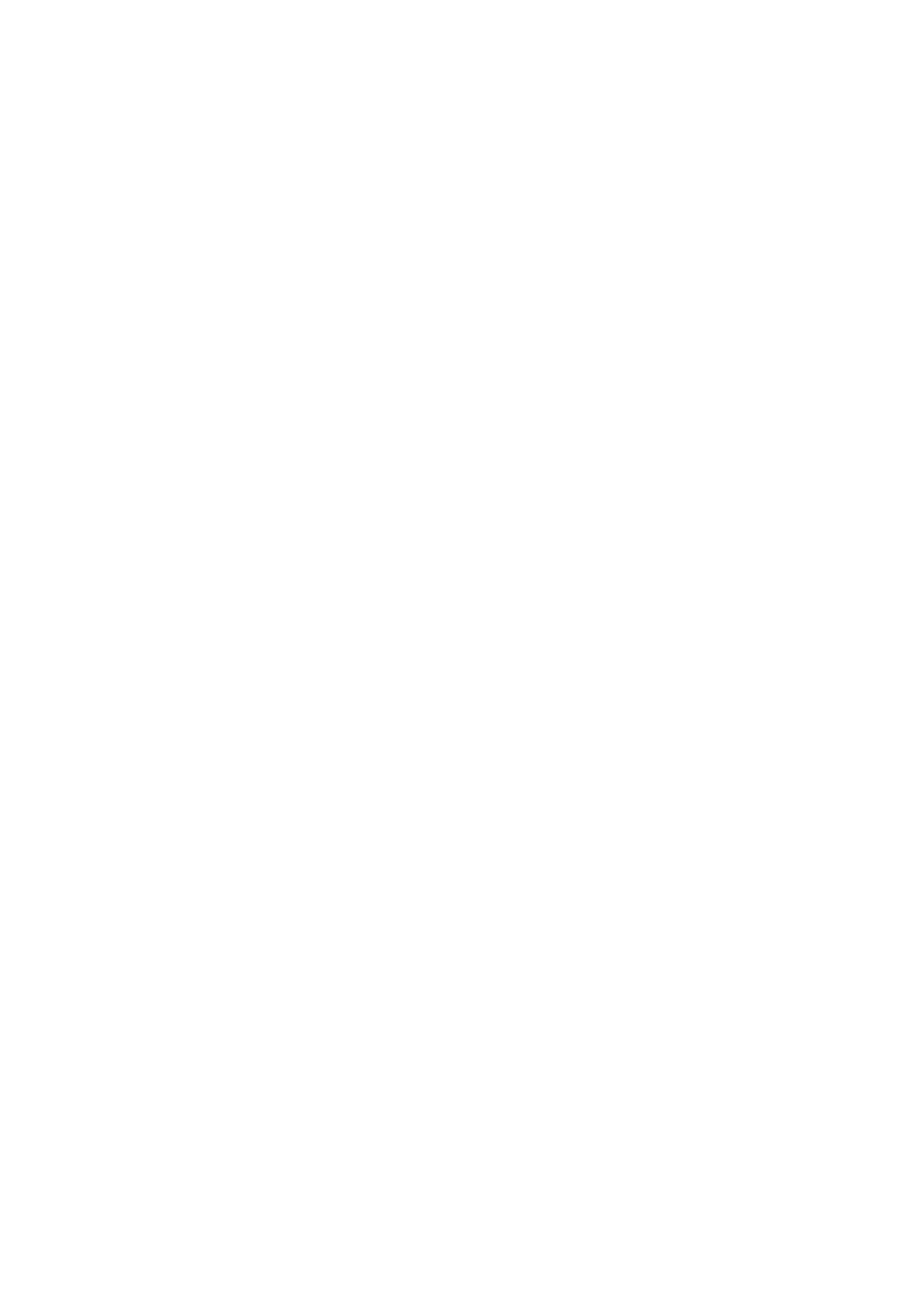## **IX of 1979.]** *The West Bengal Momr Vehicles Tax Act, J 979.* 83

#### *(Suction 11 A.)*

(ii) of one-half of Lhe Lax if payment is made after ihirly days, buL wilhin sixty days after the '[expiry of lhe period determined by the Taxing Officer under subsection (1) or section 4 or lhe expiry of the period referred lo in clause (a), or the expiry of lhe period as may be specified by lhe Stale Government under clause (b), of sub-seclion (1A) of section 4, as lhe ease may be,]

(iii) equal 10 lhe amount of lax if payment is made after sixty days:

- (b) in case of olher vehicles, pay penally—
	- (i) of one-quarter of Lhe annual lax if payment is made within thirty days after the '[expiry of ihe period deicrmined by lhe Taxing Officer under sub-seclion (1) of seciion 4 or the expiry of Lhe period referred la in clause (a), or the expiry of the period as may be specified by the SiaLc Government under clause (b), of sub- seclion (1A) of section 4, as lhe case may be,]
	- (ii) one-half of the annual lax if paymeni is made after thirty days, bui within sixty days after lhe '[expiry of lhe period deierniined by ihe Taxing Officer under subsection (1) of section 4 or the expiry of lhe period referred lo in clause (a), or the expiry of lhe period as may be specified by lhe State Government under clause (b), of sub-section (1A) of seciion 4, as the case may be, J
	- (iii) equal lo the amount of annual lax if payment is made after sixty days.

3 11A. (1) Notwithstanding anything **Lo** Lhe conlrary contained in this AcL, **Lhe** Stale Government may, ir it considers necessary so to do in **Lhe** public **interesl,** by no **Li** Heal ion in the *Official Gazette,* •'[specify lhe rate] of penally for non-payment of lax under ihis AcL payable by—

Power to specify  $\frac{1}{2}$ \*" rule of penally in cenain cases,

'iec fool-nolc 2 on pjge 82, unlr.

: Seciion 11A was inscncd by s. *2* »r lhe Wcsl Bengal Molor Vehicles Tax (Amendment) Aci, 1980 (West Ben. Act XXV rsf I9K0). The same was substituted by s. 2 of the West Bengal Motor VehielesTnx (Amendment) AU 1983 (West Ben. Aci XLVI of 19K3), Prior lo ihis substitution lhe words "this Act" were substituted by the words and figures "lhe Motor Vehicles Aci, 1939" hy s. 1 of lhe West Bengal Miilur Vehicles Tax (Amendment) Act, 19SI (West Ben. Aci XLJV of I'M I),

'The words "fixed'" was omillcd by s. 2(1) of the WeM Bengal Molor Vehicles Tax (Amendmenl) Act, 19K6 (Wcsl Ben. Act XIII of 1986),

'The words wilhin lhe square brackets were subs lilu led for lhe words "specify a rue J rale" by 5, 2(2). *ibid.*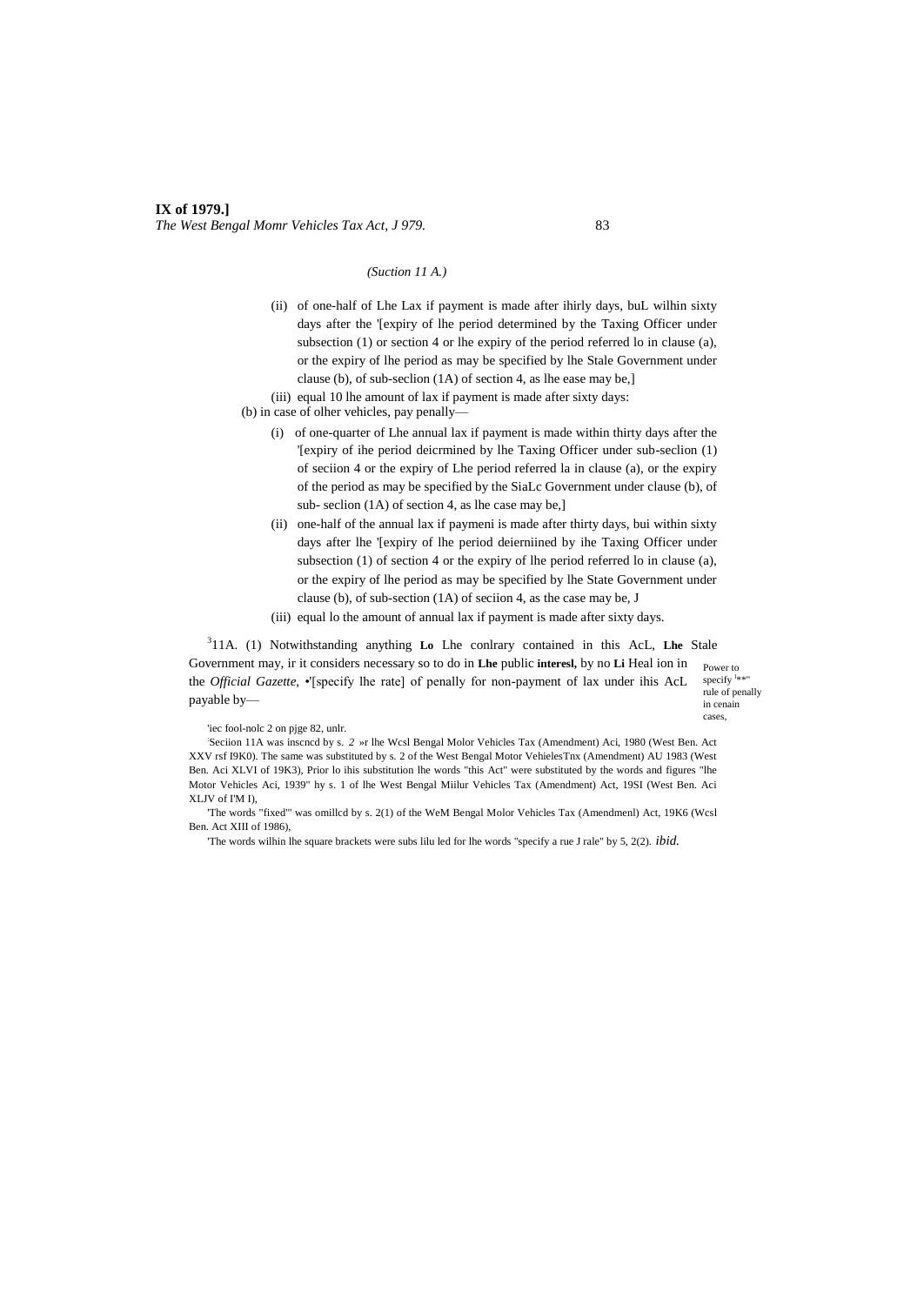-<sup>>>>>></sub>\*\*• ----- .. ■</sup>

84 *The* I *Vest Banjul Motor Vehicle's' Tax Act, J979.*

[West Ben, Act

## *(Section 12.}*

- (a) Hie owner of any motor vchicle who is authorised lo operate ill [lie State of West Bengal by virtue of n national permit granted under '[sub-section (12) of Keciion 88 gf the Motor '[59of I9f>8,| Vehicles Acl, 1988,1 or
- (b) any : [«oods carriage] who is permitted to operate, subject to any rules made or deemed to have been made under  $\cdot$ <sup>1</sup>[the Motor Vehicles Act, 1988,] in the Slate of West Bengal by virtue of a public carrier's permit granted under <sup>J</sup>[sce(ion 79] of thai Acl.

(2) The notification under sub-scciion (i) may specify the dale from which lhc '\* \* \* rate of penalty shall come into force or shall be deemed to have come into force.

 $f<sup>f</sup>(3)$  The Slate Government may, if il thinks it necessary and expedient so to do, exempt, either totally or partially, any motor vehicle from lhc payment of any fine imposed on such motor vehicle for non-payment of tax under this Act.

Pennils lo be invalid in case or nonpayment of ia\ '(in lime I,

12. Notwithstanding anything contained in <sup>a</sup>[ihe Motor Vehicles Act, 1988,] if the lax due in respecl of a transport vehicle is not paid within Ithc period delermined by the Taxing Officer under sub-section (1) of section 4 or within the period referred lo in clause (a), or within the period as may be specified by the Stale Government under clausc (b), of sub-section (1A) of section 4, as Lhe case may be,] the permit shall be invalid from lhe date of expiry of  $J$ [liie period determined by lhe Taxing

Officer under sub-section (1) of scciion *4* or within Lhc period referred lo in clause (a), or, within lhc period as may be specified by the State Government under clause (b), of sub-seciion (IA) of section 4, as the case may be.l till the lax is actually realised.

> 'The word-;, figures an J brackets wilhin live square brackets were subsliluled Tor lhc words, 11 ;4>i i cs and Vimckels "sub-see lion (11) of scetion 63 of i:ic Moior Vehicles Acl, 1939; 4 or 1939". by s. 6(1) of Lhc West Bengal Molur Vehicles Tax (Amendment) Act, 1992 (Wesi Ben, Act VI nf 1992).

"t he words within ihc square hmckcu uvrc substituted far tlte words "public carrier" by s. G(2)(a). *ibiil.*

JT.j words arid figures wilhin lhc square brackets were substituted for the words and figures 'lhc Motor Vchicle,-; Acl, 1939; *A* of 1939." by s. fi(2)(b), *ibid.*

'The word and figures wilhin ihe brackets were substituted Tor ihe word and figures "section 5G" by s, 6(2)(c), *ibui*

'The word "fixed" was omitted by s, 2(3) of the Wesi Bengal Motor Vehicles Tax (Amendment) Acl, 1986 {West Ben. Act XIII of 198fi).

''Sub-seclion (3) was inserted by s. ■! or the Wesi Bengal Motor Vehicles Tnx (Amendment) Acl. 1999 (We**.Vi** Bcu. Acl VJ of 1999). Tlic words wilhin the square brackcu were subsliluled **T**UT ihc words "wilhin lhe prescribed

period" by s. 4(i) of lhc West Bengal Motor Vehicles Tax (Amendment) Acl, 1979 (Wesi Ben. Ael XXXllt or 1979).

"The words and figures wilhin lhe square brackets were substituted for lhe words and figures "the Motor Vehicles Act, 1939; 4 of J 939." by s. 7 of lhe We.it Bengal Motor Vehicles Tax (Amendment) Acl, 1992 (West Den. Acl VI of 1992).

The words, brackcl.s, figures anil Idler wilhin the square brackets were substituted for the word\*, "ihc prescribed period<sup>1</sup>' by v  $4(i)$  of the West Bengal Motor Vehicles Tax fAmendment Acl 1979 fWcti U.-n An vvvin of imm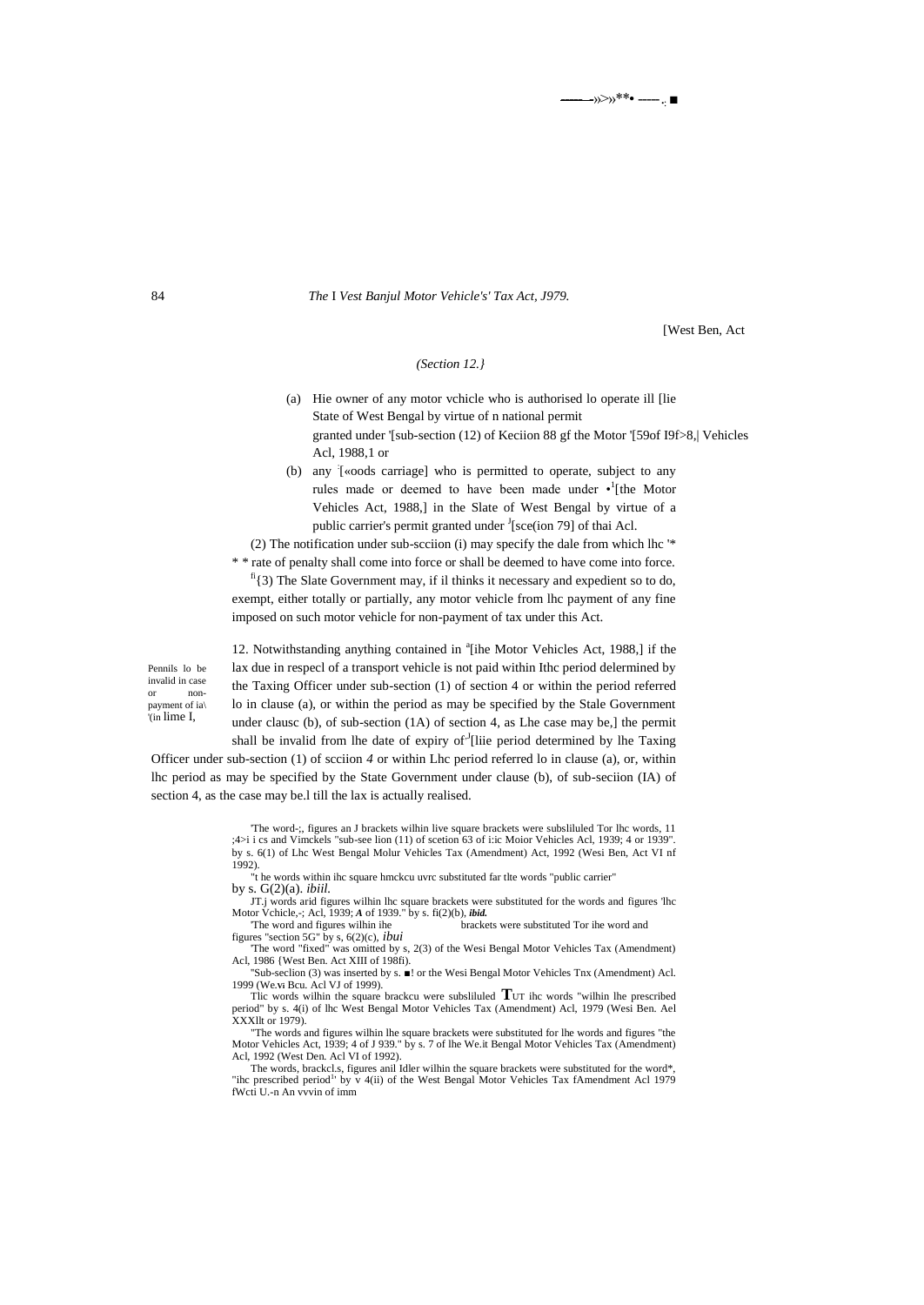#### *(Sections 13-16.)*

13. A person claiming to be entitled to a retime! or remission of lax under subseclion (3) of section 4 shall, wilhin such lime as may be prescribed, make to the Taxing Officer an application in this behalf in writing which shall be accompanied by such documents as may be prescribed.

14. Any **Lax,** penally or fine **may** be recovered in the same manner as an arrcar oF land revenue. The molor vehicle in respect of which the tax, penally or fine is due or its accessories **may** be distrained or sold whether or nol such molor vehicle or accessories are in possession or control of the person liable to pay lhe tax, penalty or fine.

15. If any person liable lo pay lax **under** this Act ceases to reside or have **his** place of business at the address recorded in the declaration under section 5 be shall, within thirty days from such ceasing, report such change or address lo **Lhe** Taxing Officer in such manner as may be prescribed.

**16. (1)** Any officer c**>r** the Stale Government not below such rank Search and as may be notified or any Police Officer not below Lhe rank of Sub-<sup>SEIZurc</sup>- Inspector or such other officers as may be prescribed may require the driver of any molor vehicle to slop lhe molor vehicle and cause ii to remain staiionary for lhe purpose of satisfying himself that Lax has been duly paid in respect of such molor vehicle.

(2) Any officer referred lo in sub-section (1) may enter any building or place without a search warram lo inspect any motor vehicle lo verify whether tax has been paid for such vehicle.

(3) Notwithstanding anything contained elsewhere in this Act, any officer referred La in sub-seclion (1) may seize and detain in such manner as may be prescribed, any motor vehicle in respect of which tax is due until lhe person liable lo pay ihe tax,—

- (a) has satisfied the Taxing Officer having jurisdiction wilhin thirty days of the detention thaL the tax has actually been paid,
- (b) has wilhin thirty days of such detention paid lo the Taxing Officer having jurisdiction lhe lax due together with the penally lo be paid for non-payment of lax within the prescribed lime.

 $l$ <sup>1</sup>(4) (a) On ihe expiry of the period of thirty days the vehiele seized and detained may, subjecLto the provisions of this Aci, be sold in auciion unless lhe person liable lo pay tax has, within a further period of fifteen

'Sub-seclion (4) was renumbered as dausc (a)  $nT <$ uh-scction (4) arJ Ificn clause (b) was inscrlcrl by s, 3 of lhe Wcsl Bengal Molor Vehicles Tast (Amendment) Aci, 19S6 (West Ben. Aci Xtll of 1986). Thereafter clause (o) was substituted by s. 8(1) of lhe Wesl Bengal Molor Vehicles Tax (Amendment Act. 1992 (Wtsl Den Act Vt of 1992)

Manner of claiming refund or remission.

Recovery of lax. penally or fine as ancar of land revenue.

Change of address in be reported.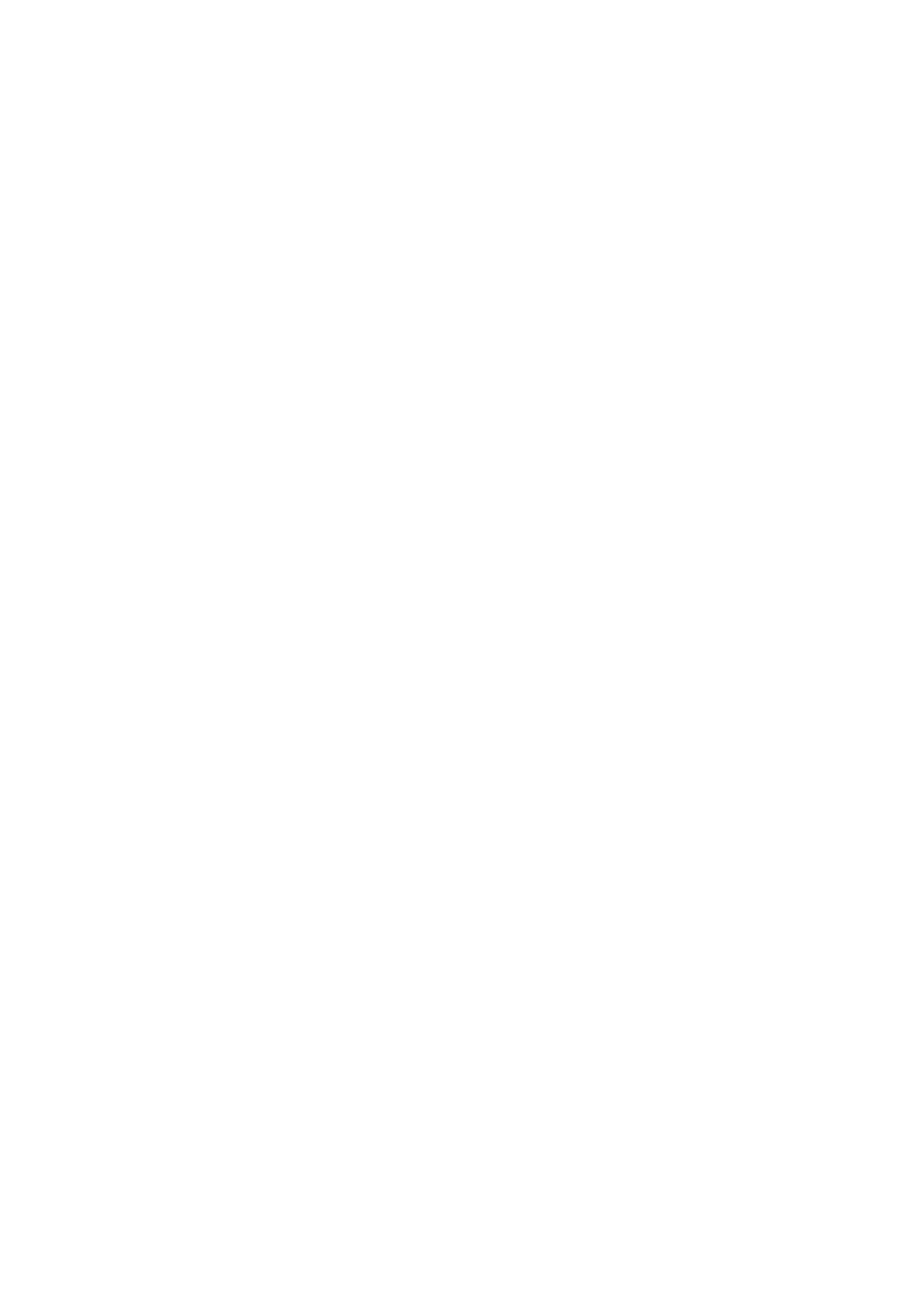#### *(Section 16.)*

days, paid lo lhe Taxing Officer having jurisdiction double the amount of the total lax due, including lhe penally under section 11, in respect of such vehicle (hereinafter referred lo as the aggregate amount).

'(b) The sale of the vehicle seized and detained may be effected either by Lhe Taxing Officer having jurisdiction or by any other Taxing Officer wilhin whose jurisdiction the vehiele has been seized and detained under this section, and the proceeds of sale shall be disposed of in lhe same manner as an arrear of land revenue.

 $2(5)$  (a) Upon the seizure or a molor vehicle under sub-section (3),

the officer, other lhan the Police Officer, who seized the motor vehicle shall issue a notice to the owner, through lhe driver, of the molor vehicle requiring him to make payment of lhe aggregate amount lo the Taxing Officer having jurisdiction within a period of thirty days from lhe dale of such seizure and lo produce before him the documents of such paymeni.

(b) Where the driver leaves the motor vehicle, lhe officer, oiher than the Pol ice Officer, who seized the motor vehicle shall issue by registered post with acknowledgement due lhe notice to the owner of the motor vehicle, calling upon him to make payment of the aggregate amount lo the Taxing Officer having jurisdiction within a period of thirty days from the date of such seizure and to produce before him the documents of such paymeni.

(c) A copy of lhe notice under clause (a) or clause (b) shall be sent to the Taxing Officer having jurisdiction.

(d) Where the officer who seizes a motor vehicle under sub- seciion [3) is a Police Officer, he shall, immediately afler such seizure,

send a report with all necessary particulars to the Taxing Officer of the area in which (he motor vehicle has been seized. Upon reccipt of lhe report, the Taxing Officer shall proceed in accordance with the provisions of this sub-section.

(e) Whenever a molor vehicle is seized under sub-seclion (3), a seizure list shall be prepared by lhe officer who seizes the motor vehicle in accordance wiih the provisions of lhe Code of Criminal Procedure, 2 of 1974, 1973.

(f) If the owner of the motor vehicle does not comply with lhe notice issued under clause (a) or clause (b) and if, within  $\Box$  further period of fifteen days referred to in clause (a) of sub-seclion (4), such owner has not paid lo the Taxing Officer having jurisdiction the aggregate amount,

then a notice, specifying lhe dale on which the motor vehicle shall be

Fool-noie 1 on page SS, *ante.*

^Sub-sections (5), (6), (7), (8). (9) and (10) were inserted by s. 8f2) of (he Wcsl Bengal Molor Vehicle.; Tax (Amendment) Aci, 1992 (Wesl Ben, Act VI of 1992).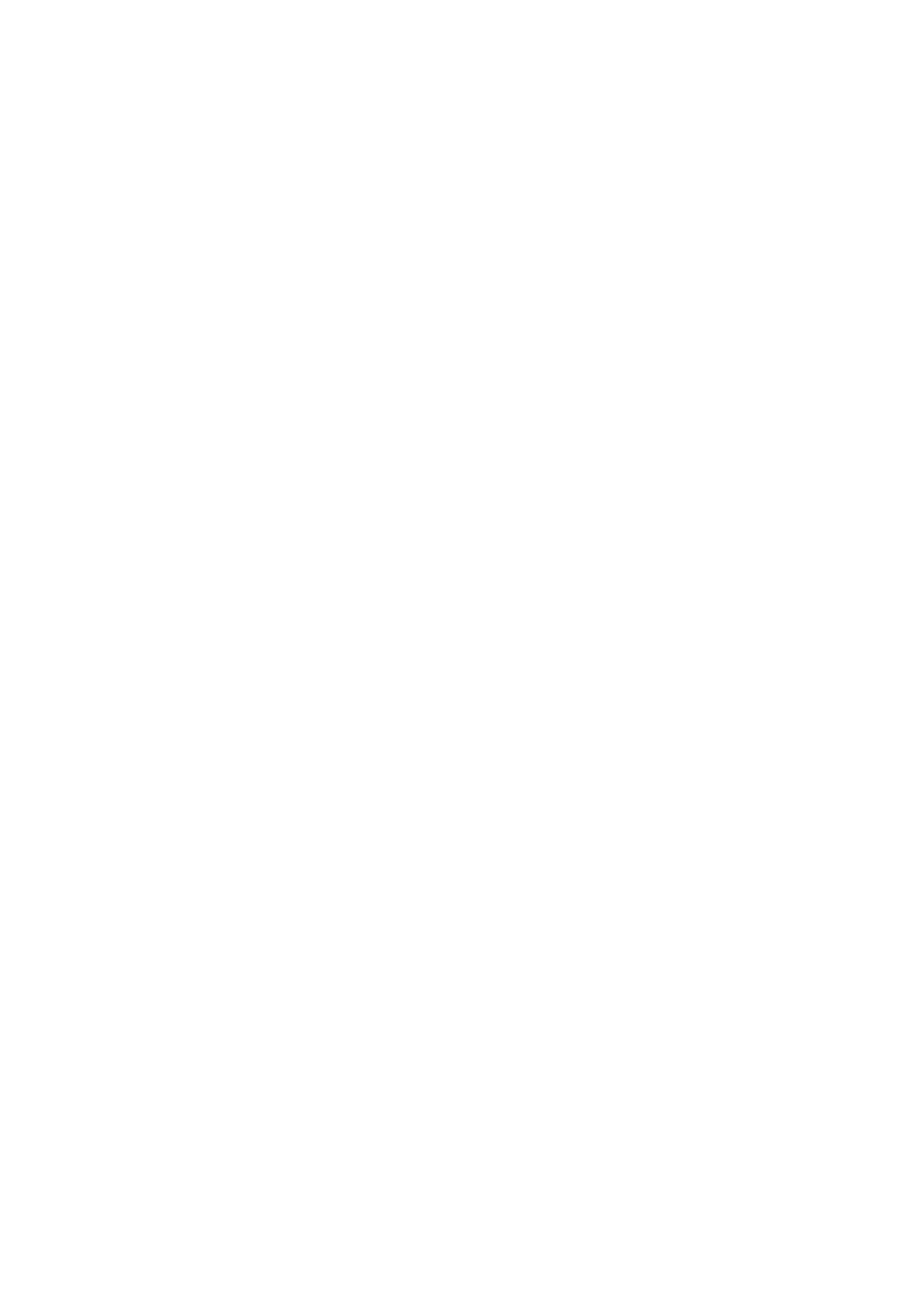IX or 1979.]

#### *(Section 16.)*

sold in auction unless lhe owner or Lhe said moior vehicle makes payment of lhe aggregate amount plus 20 per cent, thereof as administrative cost on or before the date of auction together with the particulars of the motor vehicle, shall be published in at least two newspapers, one of which shall be in Bengali. In such case, the date of auction shall not be earlier than one month from Lhe date of publication of the notice in the newspapers,

 $\frac{1}{16}$  If adequate papers are not available in a motor vehicle, which is slopped under sub-section (I), lo assess the actual tax due or if Che driver of the motor vehicle leaves the motor vehicle as soon as it is so stopped, any officer referred lo in sub-section (I) may seize and detain the motor vehicle in such manner as may be prescribed. Upon such seizure, if it is noL possible to ascertain the correct name and address of Lhe owner or to gel further particulars from the concerned registering authority or the Taxing Officer as per lhe displayed registration number in lhe motor vehicle or, if no one turns up claiming lhe ownership of the motor vehicle within thirty days from the dale of such seizure, the Taxing Officer in whose area the vehicle has been seized shall sell the vehicle in auciion in such manner as may be prescribed.

'(7) There shall be recovered from lhe sale proceeds of a motor vehicle sold in auction under sub-section (4) the aggregate amount referred to in that sub-section;

Provided lhai notwithstanding anything contained in the West Bengal Additional Tax and One-time Tax on Moior Vehicles Act, 1989, any additional tax or one-time tax due from the owner of a motor vehicle under that Act together with lhe penally, if any, as may be payable by him under that Act shall be recovered from the balance of the sale proceeds as aforesaid, if any:

Provided further lhal if there is still any excess amount, any other claim on the same motor vehicle by lhe State Government or any bank or any other financier shall be recovered from such excess amount:

Provided also lhai if the sale proceeds realised falls short of the total dues under this ACL and the West Bengal Addiiional Tax and One-time Tax on Moior Vehicles Act, 1989. including any other dues to the Stale Government, if any, in respect of the motor vehicle sold in auction under this Act, the balance shall be recoverable from the owner of Lhe motor vehicle as if it is a public demand under the Bengal Public Demands Recovery Act, 1913:

Provided also **that** if there is any amount left after the recovery of the dues **as** aforesaid, **the** same shall be repayable to **Lhe** owner of **the** motor vehicle in such manner as may be prescribed:

L .S\*c^ fncl-nmc *2* on Dace 86. *ai*ire.

Wesi Ben. Act XIX of 1989. '

Ben. Act 111 of 1913.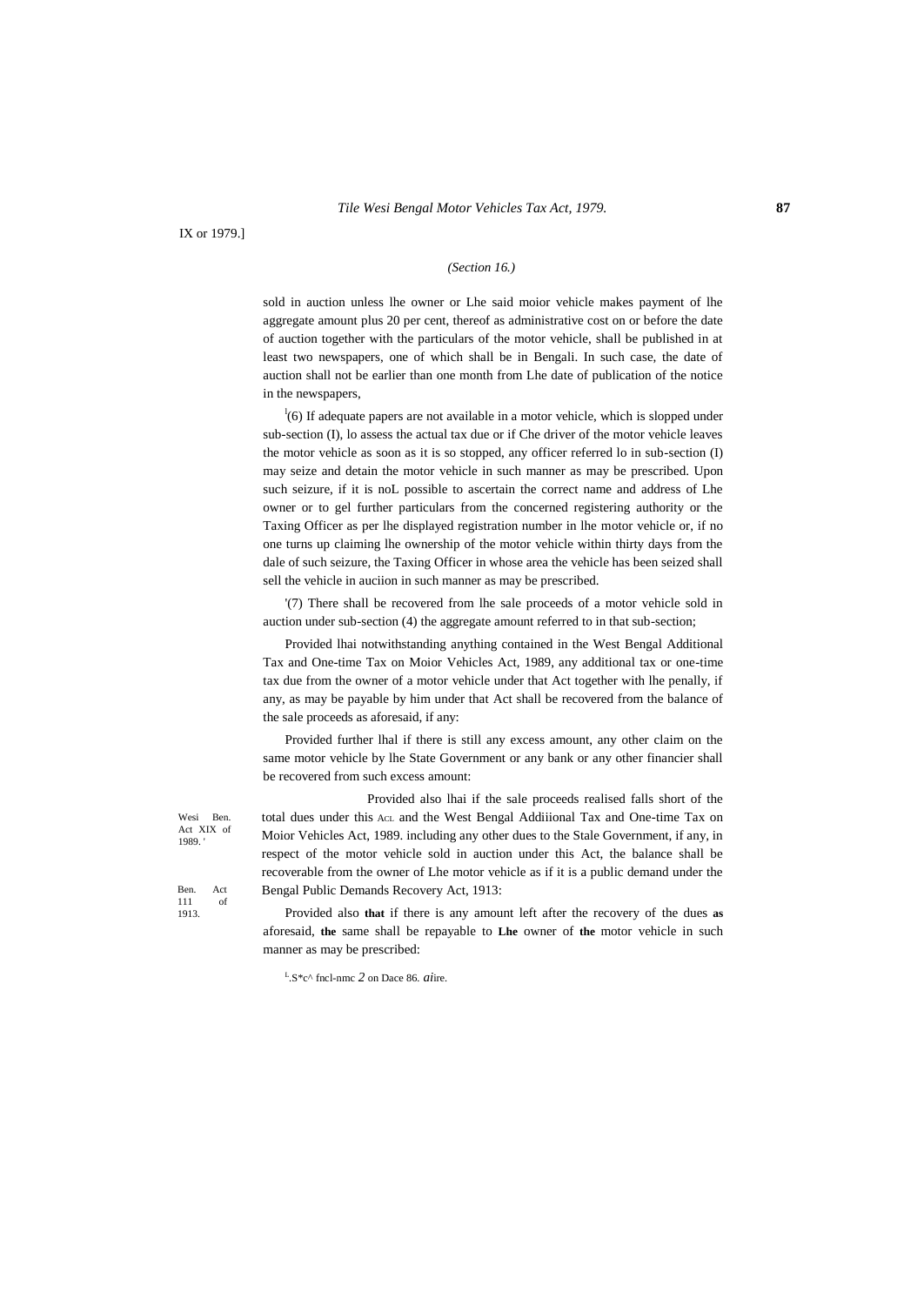#### **88** *The West Bengal Motor Vehicles Tax Aci, 1979.*

[Wcsl Ben. Act

## *(Sections !6A, 168.)*

Provided also lhat if one owner is not available, [he amount shall remain in deposit for three years from ihe date of auction of the motor vehicle and shall thereafter be forfeited to the Stale.

<sup>1</sup>(H) The sale proceeds of a motor vehicle sold in auction under subsection (6) shall be forfeited to the Slate Government.

'(9) When a molor vehicle has been sold in auction under this Act, such vehiele shall be freed and discharged from any tiust, obligation, mortgage, charge, lien and nil other encumbrances affecting il, and any attachment, injunction, decree or order of any Court or other authority restricting the use or such motor vehicle in any manner or appointing any receiver in respect of lhe motor vehicle shall be deemed to have been withdrawn.

'(10) The procedure for ihe sale in auction of any molor vehicle seized under this Act shall be such as may be prescribed.

Disposal of com mod i-

lies.

: 16A. (i) Whenever a motor vehiele is seized under this Act and is found to contain perishable commodities and the owner of lhe motor vhicle is not readily available or does not lake back ihe motor vehicle after making paymeni of (he dues by such time that the commodities do nol gel perished or deteriorated, [he Taxing Officer within whose jurisdiction lhe motor vehicle has been seized shall dispose of the same by public auction after publicity in the locality and [he nearby markets.

(2) Whenever a molor vehicle is seized under this Act and is found to contain non-perishable commodities and the owner of the motor vehicle does not take back the motor vehiele after making payment of lhe dues within such period as may be allowed to him under section 16, such commodities shall be disposed of in accordance with the provisions of lhat section.

(3) The sale proceeds of the perishable and non-perishable commodities under ihis section shall be disposed of in such manner as may be prescribed.

Release of motor vehiele < seized under lhe Aci,

West Ren. -I6B. No Court shall release a motor vehicle seized under this Act unless lhe person in whose favour the motor vehicle is released furnishes a bank guarantee equivalent to one and a half limes of lhe total tax due including the additional lax due under the West Bengal Additional Tax and One-time Tax on Motor Vehicles Act, 1989, and the amount of penally for non-payment of such tax, and also an undertaking to make payment of the same wilhin four weeks from the dale of release of the motor vehicle.

Acl XIX of 1989.

'Jee fool-note 2 cn page 86, *time.*

^Sections L6A and 16B were instiled by s. 9 of lhe Wcsl Bengal Motor Vehicles Tn\* (Amendment) Act, 1592 (Wcsl Ben Act VI of 1992).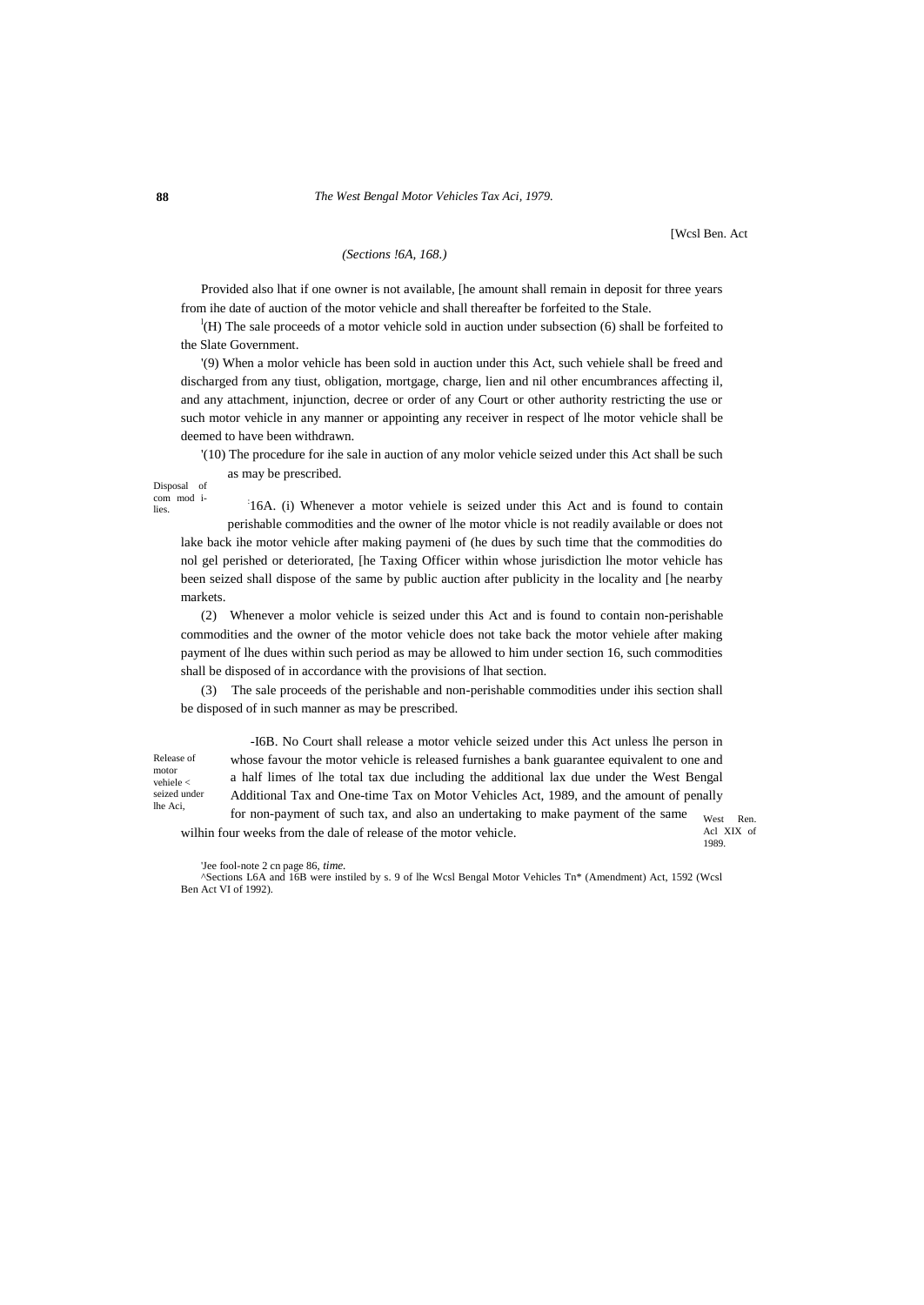#### *(Sections 17-19.)*

17. Any person liable to pay lax under this Act shall noi use or RMtncuon . o n

allow the use of any motor vehicle where he has reason to believe thai motor the tax token, tax receipt and permii have been forged, tampered or vchicle m fraudulently obtained.

18. (I) Any person who submits a false or incorrecl declaration Pcnaiiic&. under section 5 shall, on conviction, be punishable with a fine which may extend to five hundred rupees.

(2) Any person who fails to exhibit the lax token in the manner prescribed under sub-section (2) of section 8 shall, on conviction, be punishable with a Fine which may extend lo two hundred rupees.

(3) Any person who wilfully fails to stop a motor vehicle when required to do so under sub-section (I) of section 16 shall, on conviction, be punishable with a fine which may extend to five hundred rupees.

(4) Any person who fails to report change of address under section . 15 shall, on conviction, be liable to pay a fine which may extend to five hundred rupees.

(5) Any person who obstructs an officer referred to in subsection (2) of secLion 16 in the discharge of his duties shall, on conviction,

be liable to pay a fine of one thousand rupees.

(6) Any person who contravenes the provisions of section 17 shall, on conviction, be liable to simple imprisonment which may extend lo six months or to fine which may extend lo one thousand rupees or to both. The vehicle shall also be forfeited lo lhe Stale Government.

'(7) Any person who drives any moior vehicle in respect of which the lax has not been paid shall be punishable with a fine which may extend (o one thousand rupees.

 $\frac{1}{8}$  (8) (a) Any offence punishable under this section, whether committed before or after the commencement of the West Bengal Motor Vehicles Tax (Amendment) Acl, 1992, may, either before or after the institution of the prosecution be compounded by such officers or authorities and for such amount as lhe State Government may, by notification in the *Official Gazette,* specify in this behalf.

(b) Where an offence has been compounded under clause (a), the offender, if in custody, shall be discharged and no further proceedings shall be taken against him in respect of such offence.

19. No court inferior lo lhac of a Metropolitan Magistrate or a Trial of Judicial Magistrate of the firsl class shall try any offence punishable °rfcncw. under this Act.

'Sub-seciians (7) and (8) were inserted by s. 10 of ihc WCSL Bengal Motor Vehicles Tax (Amendment) Acl. 1992 fWeci Ben. Acl VI of 1992V

ccrtain cases.

u s e

o r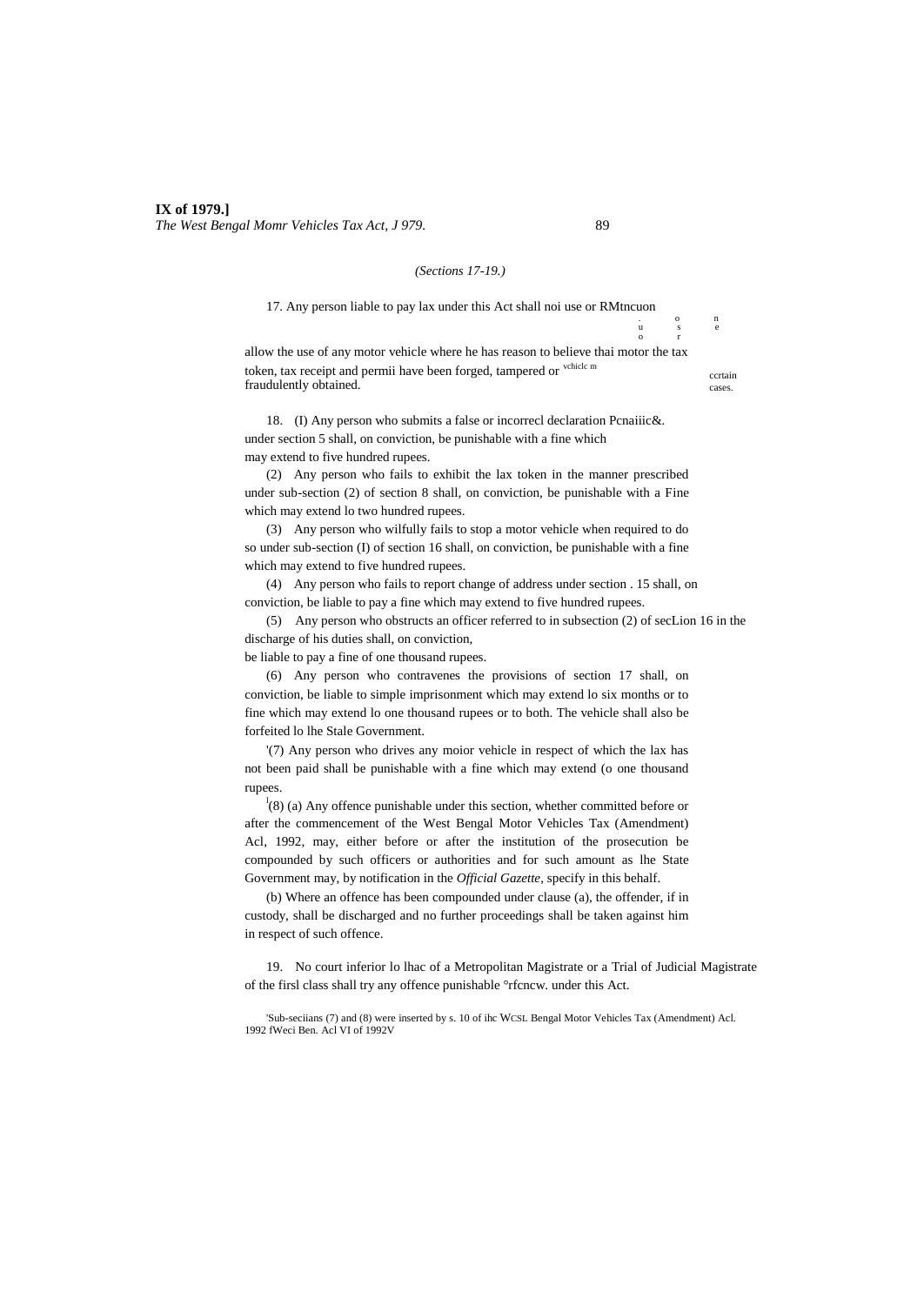**AVAILAC** 

#### The West Bengal Motor Velticlex Tax Act, 1979.

[West Ben. Act

## (Sections  $20-23$ .)

20. (IJ The Stale Government may, subject lo lhe conditions of previous; publication, make rules lor tarrying oui the purpuses  $o(\sim$  this Acl.

(2) In particular and without prejudice io ihc generality of the foixgint power such rules may provide for all or any of the mailers which may be, or arc required to be, prescribed.

21. The Stale Government, if it thinks fit so to do in lhe public interest, may. by notification in the *Official Gazette*, exempt cither totally or partially any motor vchicle or class of motor vehicles from lhc payment of tax.

22. (1) The Slate Government shall pay annually lo the Corporation  $r > f$ '[Kolkutn] lhe sum of four and a half lakhs of rupees being approximately ihc nci amount of' the taxes derived by the Corporation from the taxation of mutor vehicles under the '[Kolkata] Municipal Act, 1923, for the year ending on lhc 31 si March. 1930, i« compensate ihc said Corporation for the future loss of revenue under this head.

(2) The contribution fixed under sub-section (1) shall be paid in such Hen. Acl in of 1923. instalments, in such manner and on such dates as lhc State Government may determine.

23. (1) The Bengal Motor Vehicles T;ix Act, 1932. is hereby repealed.

- (2) Such repeal shall not al'Fecl-
	- (a) the previous apcraiion of (tic said Act or anything duly done or suffered thereunder; or
	- (b) itny right, privilege, obligation or liability acquired, accrued or incurred under Ilie said Act; or
	- (c) any fine, pcrahy, forfeiture or punishment incurred in respect of any offence committed against lhe said Act; or
	- (d) any investigation, legal proceeding or remedy in respecl of any such right, privilege, obligation, liability, fine, penally, forfeiture or punishmeni as aforesaid, and tiny such investigation, legal proceeding or remedy may be instituted, continued or enforced, and any such fine, penalty, forfeiture or punishment may be imposed, as if this Act had not been passed.

(3) Subjeci to Ilic provisions of sub-seclion (2). anything done or any action taken, including any appointment or delegation made, notification, order, instruction, or direction issued or any rule, regulation or form

'The word wilhin iliiisquait bratkcis tins subsliluled for ihe wonJ "Calnitta" fry s. 5 nl" the Wesi Bengal Capiiiil Cily (Change of Name) Acl, 2001 (West Ben. Acl XVI || of 2001), w.e.f. lhe I Ml January, 5001,

Contribut ion  $\begin{bmatrix} 2 & 1 \\ D & 1 \end{bmatrix}$  $\mathbf{I}$  $C$ <sub>orpo-</sub> rjiiun of "[Kolkui]<br>:i|.

E\um|>lnm.

KC|H:^I mid savings.

90

PoWLI'll

make niles

Ben. Aci I (>f 19.12.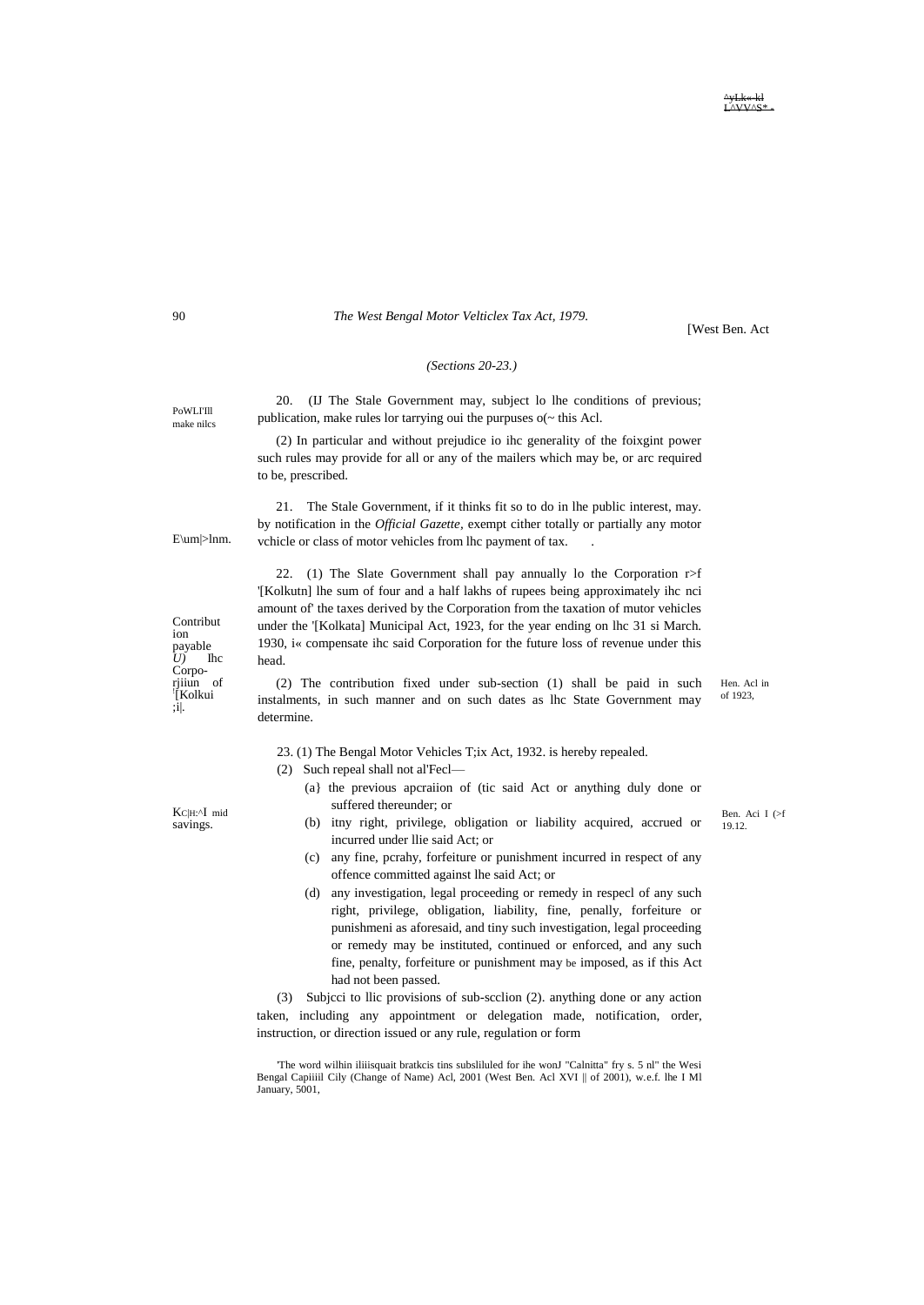IX of 1979.]

#### *(The Schedule,)*

framed, any certificate, licence or permit grained or registration effected, under lhe said Aci shall be deemed to have been respectively done, taken, made, issued, framed, granted and effected accordingly, unless and until superseded by anything done or any action taken under this Act,

(4) Notwithstanding anything contained in sub-section (I), any application, appeal or other proceeding made or preferred to any officer or authority under (he said Aci and pending at the commencement of this Act. shall, after such commencement, be transferred to and disposed uf by the officer or authority who would have had jurisdiction to entertain such application, app&al, or other proceeding under this Act as if this Act had been in forcc on the dale on which sueh application, appeal or oiher proceeding was made or preferred,

#### 'THE SCHEDULE *(See* section 3.)

#### DESCRIPTION OP MOTOR VEHICLES AND RATE OF TAX

A. Vehicles for carrying passengers nol plying

for hire or reward: Annual Rate of Tax

I. -[Motor Vehicles including omni- huscs—] (1) Those registered in lhe name of individuals, society, partnership firm, proprietorship firm, corporate body, whether registered or not, educational institution,

organisation and trust (excluding those owned by companies regis- i «r

Itered under the Companies Act,

 $1956$ ):

|  | (a) Motor Cycles- |  |
|--|-------------------|--|
|  |                   |  |

|      | (i) Up to 100 cubic centimeires |         |
|------|---------------------------------|---------|
|      | engine capacity                 | Rs. 80, |
| (ii) | Above 100 and up to 200         |         |
|      | cubic centimetres               |         |

engine capacity Rs, 100.

- (iii) Above 200 cubic
	- centimcircs engine capacity Rs. 150.

'The Schedule was .substituted for the origin J1 SuhcduJc by s. II of the Wcsl Bengal Motor Vehicles Tax (Amcndincnl) Act, 1992 (Wcsl Ben. Aul V[ of 1992).<br>The words within ihe square brackets were substituted for lhe ivordt "Motor Vehicles olhcr lhan

omnibuses—" by s. 5( I )(a)(i)oflhc Wcsl Bengal Motor Vehicles **T**<sup>M</sup> (Airvcndincnl) Aci, 1999 {West Ben. Aci Vt of 1999).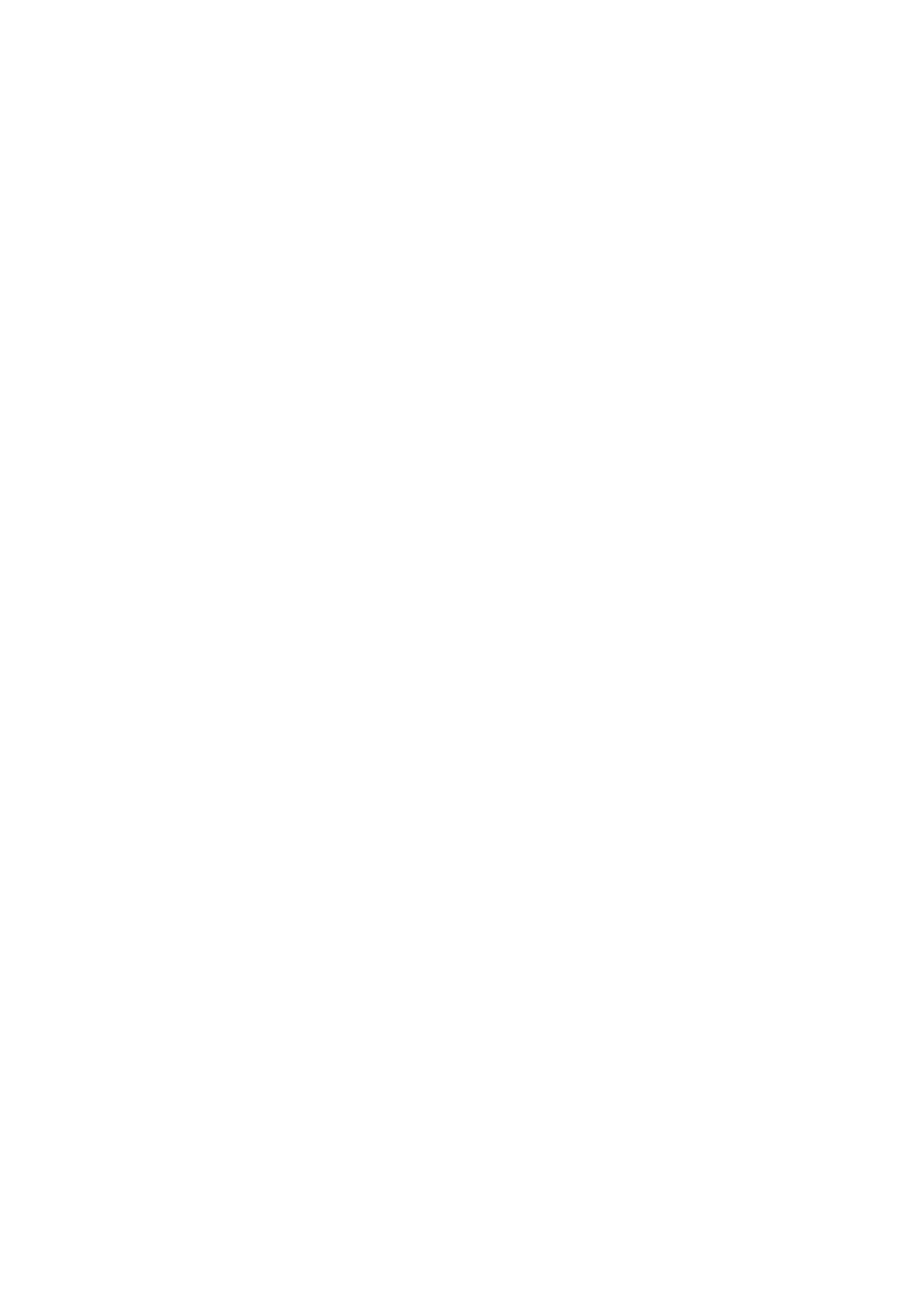The West Hcugal Molor Vehicles Tax Aci. IV79.

[West Ben. Act

(The Schedule.) Annual Rate or Tax (b) Motor Cycle Combinations- $(i)$  Up to 100 uubic ccniimctres engine ca-Rs. 100. pacity (ii) Above 100 and up to 200 cubic centimetres engine capacity Rs. 150. Above 200  $(iii)$ cubic centimeires engine capacity Rs. 200. '(c) Motor cars kepi lor personal use and registered in the name of an individual-(i) Rs. 240 (or unladen weight up U> 500 kilograms (ii) Rs. 360 for unladen weight 1'rom 501 to 800 kilograms (iii) Rs, 420 lor uniaden weight rrom 801 to 1000 kilograms  $(iv)$  Rs. 480 for unladen weight From 1001 Lo 1200 kilograms  $(v)$  Rs. 1.200 ("or unladen weight from 1201 to 2000 kilograms (vi) Rs. 1,800 for unladen weight from 2001 lo 3000 kilograms (vii) Rs. J.B0U/j/i«Rs. 120 for every 100 kilograms unladen weight or pnn thereof, above 3000

'Jlein lc> ami [he cniries ivlwmg Ihereio was subsliiuled for lhe original iitiin (c) tiy s. S(I)la)tii)lA) or Ihe Wcsi Bengal Molor Vehicles Tax (Amendment) Aci. 1999 (WUM Ben. Aci V[ of-IfIW1

kilograms.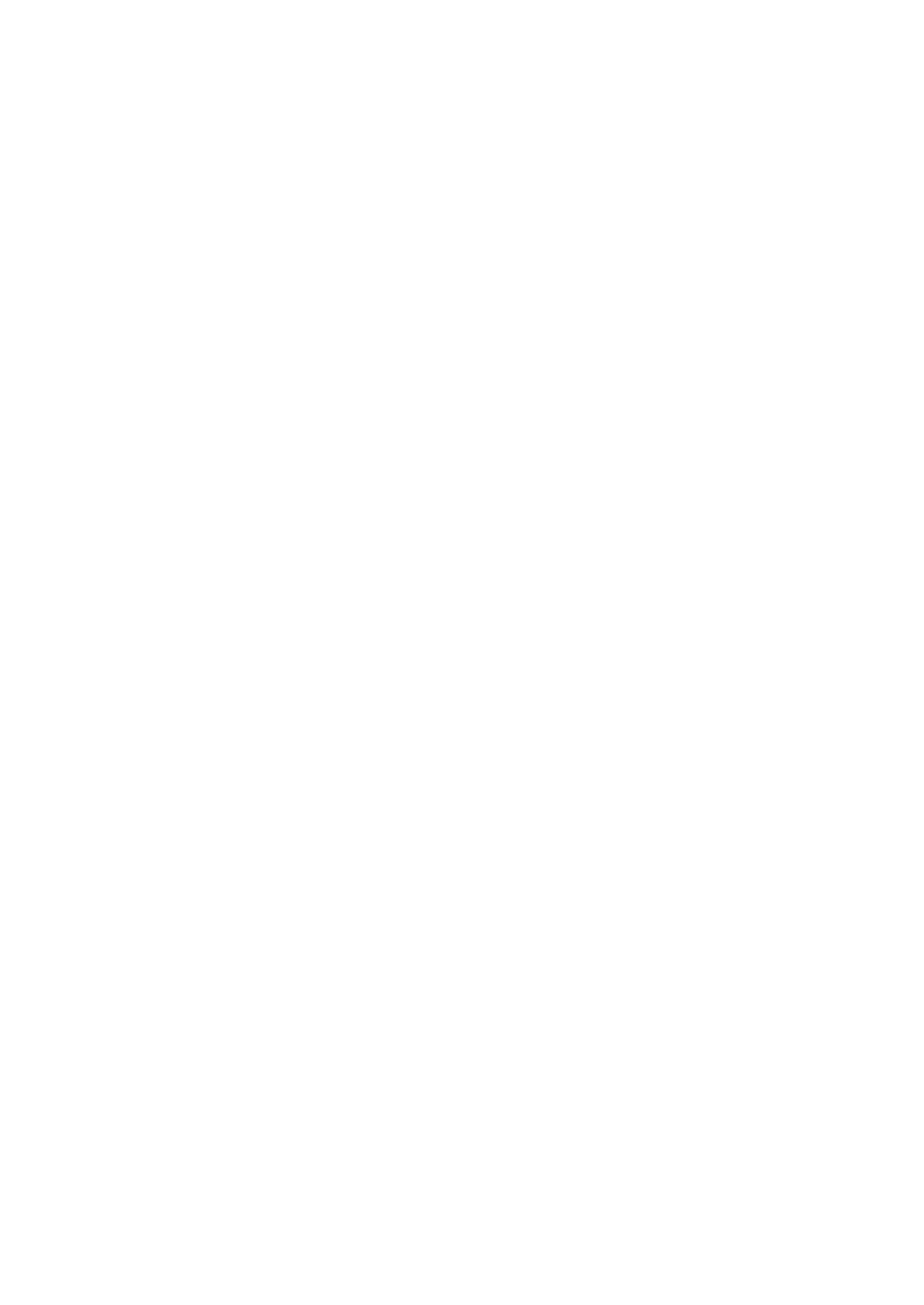## **IX of 1979.]** *The West Bengal Motor Vehicles Tux* ,4c/, *1979.*

#### *(The Schedule.)*

#### Annual Rule of Tax

'(d) Motor cars registered in llic name of a society, partnership firm, proprietorship firm, or corporate body, whether registered or not, or an educational institution, organisation, or trust (excluding those owned by companies registered under the Companies Act, 1956)—

- (i) Rs. 200 for unladen weight up to 500 kilograms
- (ii) Rs. 300 Tor unladen weight from 501 to 800 kilograms
- (iii) Rs. 350 For unladen weight from 801 to I (XJ0 kilograms
- (ivj Rs, 400 for unladen weight from 1001 to 1200 kilograms
- (v) Rs. 1,000 for unladen weight from 1201 to 2000 kilograms
- (vi) Rs, 1,500 for unladen weight from 2001 to 3000 kilograms
- (vii) Rs. 1,500 *plus* Rs. 100 far every 100 kilograms unladen weight or part thereof, above 3000 kilograms
- (e) Omnibus registered as nontransport vehicles with seating
	- capacity for—
		- (i) nol more than 8 including driver
- Rs. 1.200.
- (ii) more than 8 but not more than 20 includ-
- Rs, 1,320 for *9 plus* Rs, 120 for every additional seat beyond 9 up to 20,

| The $\ll$ and the c nines | ing driver | rd.uing [hereio was inserted by s. 5(I     | of the Vfel |
|---------------------------|------------|--------------------------------------------|-------------|
| Bengal Motor Vehicles Tax |            | (Amendment) Aci. IW9 < Wcsl Ben. Aci Vt of |             |
| 1999),                    |            |                                            |             |

I ill' 1956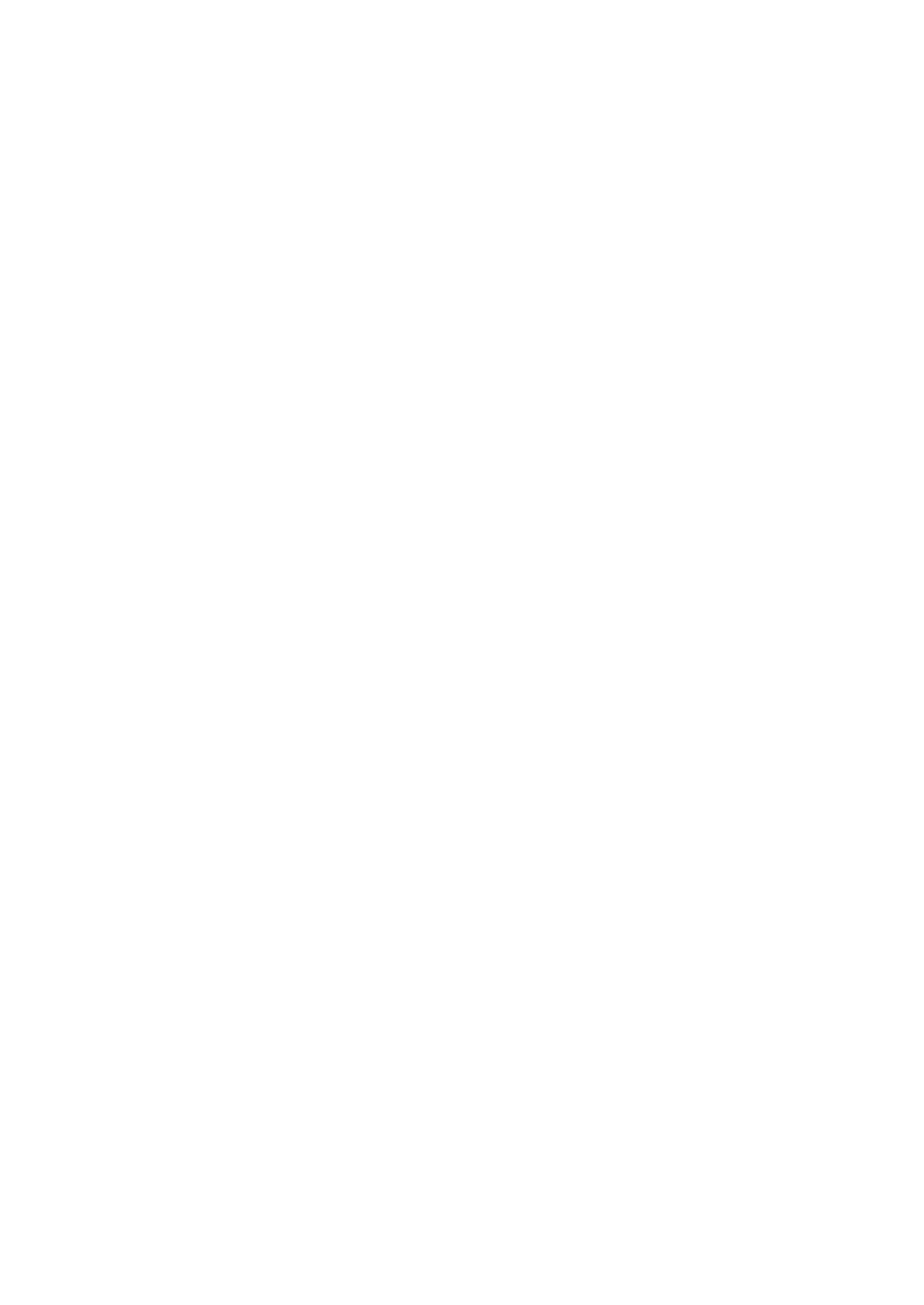#### **[West Ben. Act** *The Wesi Bengal Motor Vehicles Tout Act, 1979.*

*(The Schedule.)*

| (iii) more than 20 including<br>driver<br><b>Annual Rate or Tax</b>                                                                                                                                                                                                                                                                  | Tor every additional seat<br>beyond $21$ . |           |
|--------------------------------------------------------------------------------------------------------------------------------------------------------------------------------------------------------------------------------------------------------------------------------------------------------------------------------------|--------------------------------------------|-----------|
| Rs. 2,560 for 21 plus Rs. 120<br>(2) Those registered in lhe name of a<br>company registered<br>under<br><b>lhc</b><br>Companies Acl, 1956, for carrying<br>employees or olher passengers:-<br>(a) Moior Cycle-<br>$(i)$ Up<br>1 <sub>o</sub><br>100<br>cubic<br>ccniimeires engine ca-<br>pacity<br>Above 100 and up to 200<br>(ii) |                                            | (if J9?G, |
| cubic coniimeires engine<br>capacity<br>(iii) Above<br>200<br>cubic<br>centimetres engine ca-                                                                                                                                                                                                                                        | Rs. 150.                                   |           |
| pacity<br>Motor Cycle Combinations-                                                                                                                                                                                                                                                                                                  | Rs. 200.                                   |           |
| (b)<br>$(i)$ Up<br>100<br>cubic<br>to<br>centimetres engine ca-<br>pacity<br>Above 100 and up lo 200<br>(ii)<br>cubic coniimeires engine<br>capacity                                                                                                                                                                                 | Rs. 300.                                   |           |
| 200<br>(iii) Above<br>cubic<br>ceniimetres engine<br>ca-                                                                                                                                                                                                                                                                             | Rs. 200.                                   |           |
| pacity<br>Moior Car-<br>(c)                                                                                                                                                                                                                                                                                                          | Rs. 300.                                   |           |
| (i)<br>Rs.<br>500<br>For<br>unladen<br>weight up to 500 kilo-                                                                                                                                                                                                                                                                        | Rs. 400.                                   |           |
| grams<br>900<br>(ii)<br>Rs.<br>for<br>unladen<br>weight from 501 lo 800<br>kilograms                                                                                                                                                                                                                                                 |                                            |           |
| (iii) Rs. 1,000 for unladen<br>weight from 801 lo 1000<br>kilograms                                                                                                                                                                                                                                                                  |                                            |           |
| $(iv)$ Rs. 1,200 for unladen<br>weight from 1001 lo 1200<br>kilograms                                                                                                                                                                                                                                                                |                                            |           |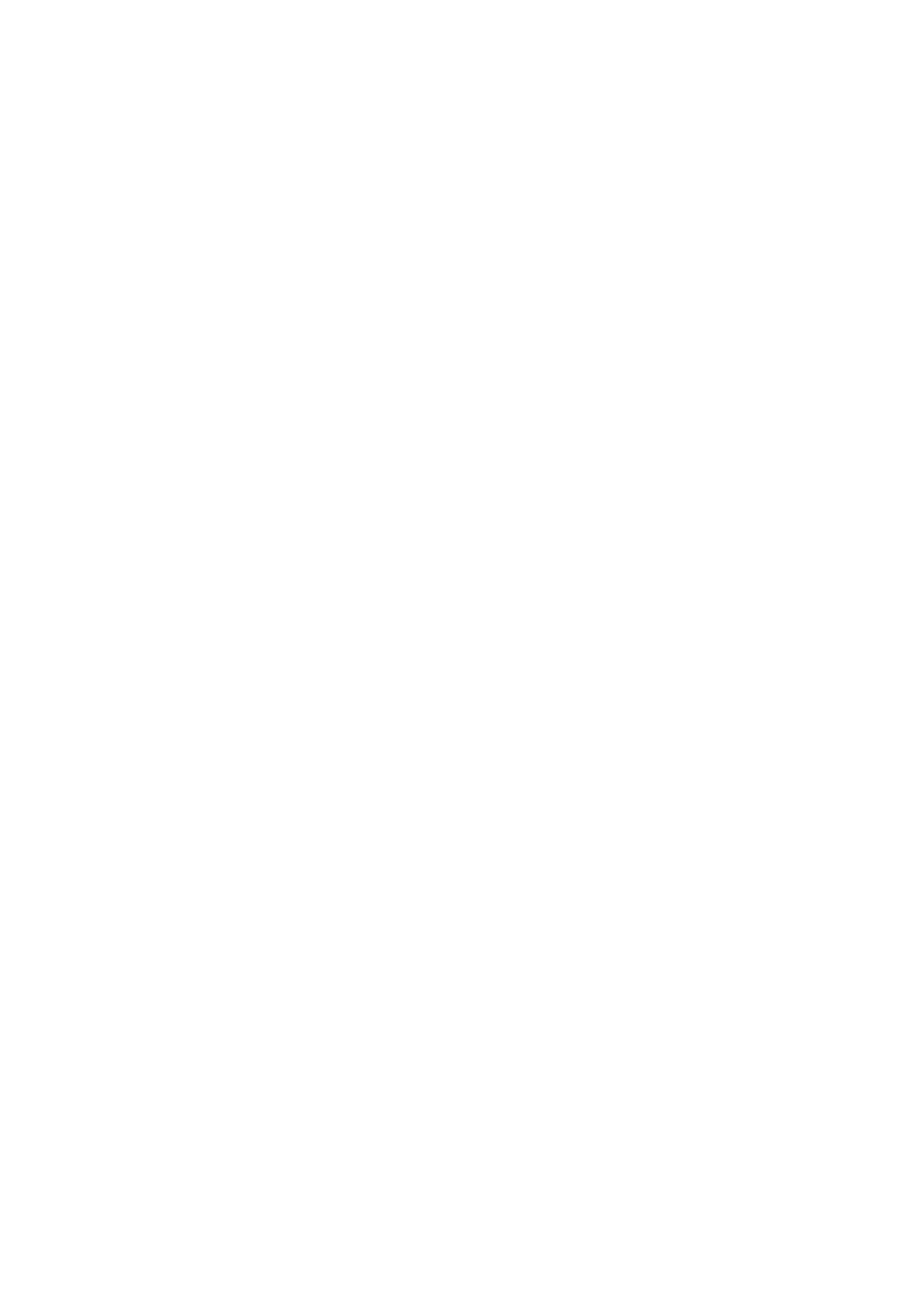### **IX of 1979.]** *The West Bengal Motor Vehicles Tux* ,4c/, *1979.*

#### *(The Schedule.)*

- (v) Rs. 2,500 for unladen weight from 1201 to 2000 kilograms
- (vi) Rs. 4,000 for unladen weight from 2001 to 3000 kilograms
- (vii) Rs. 4,000 *plus* Rs. 200 for every 100 kilograms unladen weight or pari thereof, above 3000 kilograms.

20.

'[Omnibuses (other than those registered as nan-transport vehicles) including private service vehicles not plying for hire or

- II. reward with seating capacity for—]
	- (a) Not more than 8 including that of driver
	- (b) More lhan 8 but not more than 20 including that of driver

B. Vehicles for carrying passengers plying Tor hire or reward:

> I. Stage carriages with sealing capacity for—

(a) Not less than 8 but not more lhan 26 including thai of driver

(b) Not less than 27 but not more lhan 32 including that of driver

Rs. 750 for 8 *plus* Rs. 75 for every additional seat beyond 8 and up lo 26.

Rs. 2,155 for 27 *plus* Rs. 55 For every additional seat beyond 27 and up to 32.

# **Annual Rale of Tax**

(c) More than 20 including that of driver Rs. 1,000.

Rs. 1,100 for 9 *plus* Rs. 100 for every additional seat beyond 9 and up Ip

Rs. 2,300 Tor 21 *plus* Rs. 100 Tor every additional seal beyond 21.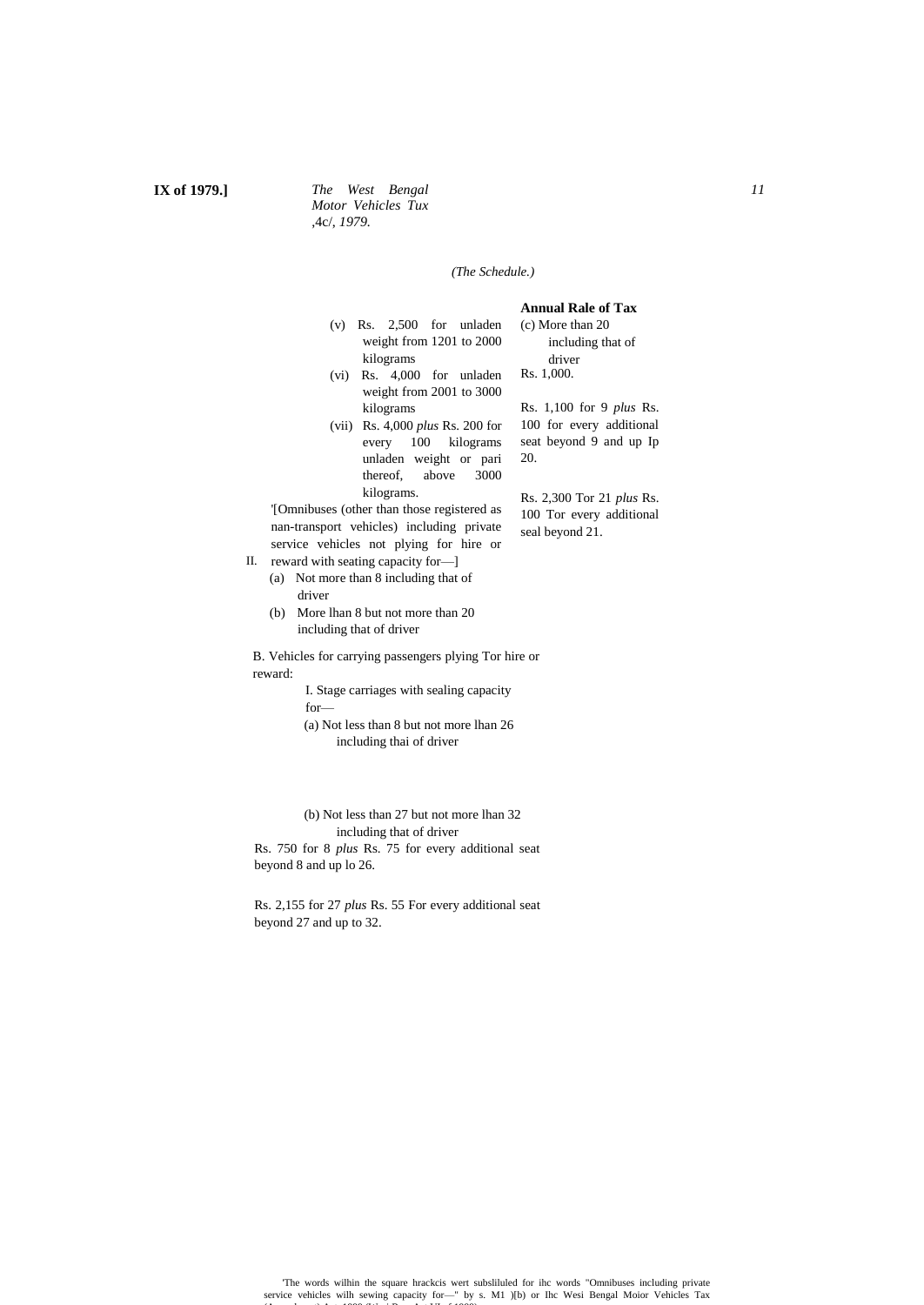96 *The VV<?iV Bengal Motor Vehicles Tax Acr. 1979.*

**[West Ben. Act**

# *(The Schedule.)*

| (c) 33 or more including thai of driver<br><b>Annual Rate of Tax</b>                                                                                                                                                                                                                    | Rs. 2,475 for 33 plus Rs.<br>40 for every additional<br>scat beyond 33. |  |  |
|-----------------------------------------------------------------------------------------------------------------------------------------------------------------------------------------------------------------------------------------------------------------------------------------|-------------------------------------------------------------------------|--|--|
| II. Vehicles other than stage carriages (including<br>[hose owned by Molor Training Schools)<br>with scaling capacity for-<br>(a) Not more than 4:<br>3 wheelers                                                                                                                        | beyond 5.                                                               |  |  |
| 4 wheelers (excluding metered laxis)<br>More lhan 4 including lhaL of driver<br>(b)                                                                                                                                                                                                     | Rs. 312.50.                                                             |  |  |
|                                                                                                                                                                                                                                                                                         | Rs. 625.                                                                |  |  |
| C. Goods carriages on rigid chassis (including those<br>owned by Molor Training Schools):<br>(a) Up lo 2000 kilograms gross vehicle                                                                                                                                                     | Rs. 1,365. Rs.                                                          |  |  |
| weight (h) Exceeding 2000 kilograms but<br>nol exceeding 4000 kilograms gross vehicle<br>weighL                                                                                                                                                                                         | 1,812.50. Rs.                                                           |  |  |
| (c) Exceeding 4000 kilograms bui nol<br>6000<br>exceeding<br>kilograms<br>gross<br>vchiclc weight                                                                                                                                                                                       | 2.625. Rs.                                                              |  |  |
| Exceeding 6000 kilograms bui not<br>(d)<br>exceeding<br>8000<br>kilograms<br>gross<br>vehicle weight                                                                                                                                                                                    | 3,687.50. Rs.                                                           |  |  |
| Exceeding 8000 kilograms bui not<br>(e)<br>exceeding<br>10000 kilograms gross<br>vehicle weight                                                                                                                                                                                         | 4,437.50. Rs.                                                           |  |  |
| (0 Exceeding 10000 kilograms but noi<br>exceeding 12000 kilograms<br>gross<br>vehicle wcighi (g) Exceeding 12000<br>kilograms but noL exceeding 13000<br>kilograms gross vchicle weight ' (h)<br>Exceeding 13000 kilograms hul nol<br>exceeding 14000 kilograms gross<br>vehicle wcighi | 5,000.                                                                  |  |  |
| Rs. 260.                                                                                                                                                                                                                                                                                |                                                                         |  |  |
| Rs. 600.                                                                                                                                                                                                                                                                                |                                                                         |  |  |

Rs. 800 for 5 *plus* Rs. 100 Tor every additional seal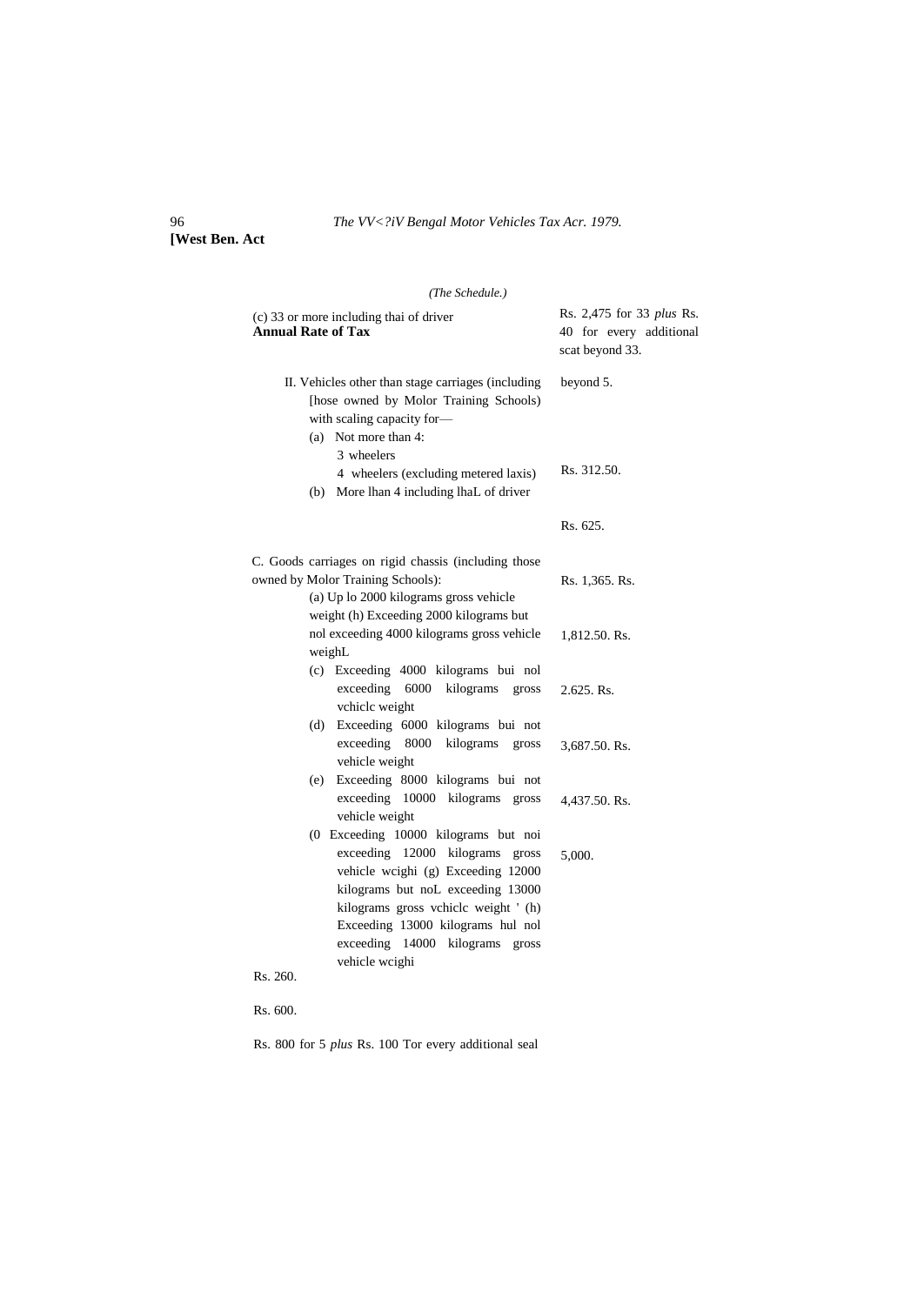**IX of 1979.]**

# *(The Schedule.)*

|                                                                                                                                                                                                   | <b>Annual Rate of Tax</b>                                                                                                                 |
|---------------------------------------------------------------------------------------------------------------------------------------------------------------------------------------------------|-------------------------------------------------------------------------------------------------------------------------------------------|
| (i) Exceeding 14000 kilograms bui not exceeding<br>15000 kilograms gross vchicle weight<br>(j) Exceeding 15000 kilograms but not exceeding<br>16250 kilograms gross veliiclc weight               | Rs. 5.500 plus Rs. 137.50<br>for every additional 250<br>kilograms gross vehicle<br>weight or pan thereof,<br>above 15000 kilograms.      |
| (k) Exceeding 16250 kilograms gross vehicle weight<br>Rs. 5.500.                                                                                                                                  | Rs. 6,500 <i>phis</i> Rs. 250<br>for every additional 250<br>kilograms gross vehicle<br>weight or part thereof,<br>above 16250 kilograms. |
| D. Tractors and cranes/breakdown vans used Tor<br>lowing vehicles;<br>(a) Up to 500 kilograms unladen weight<br>(b) Exceeding 500 kilograms but not<br>exceeding 2000 kilograms unladen<br>weight | kilograms or part thereof,<br>above 4000 kilograms.                                                                                       |
| (c) Exceeding 2000 kilograms but not<br>exceeding 4000 kilograms unladen<br>weight                                                                                                                |                                                                                                                                           |
| (d) Exceeding 4000 kilograms but not<br>exceeding 8000 kilograms unladen<br>weight<br>Rs. 400.                                                                                                    |                                                                                                                                           |
| Rs. 400 <i>plus</i> Rs. 70 for every additional 250<br>kilograms or part thereof, above 500 kilograms,                                                                                            |                                                                                                                                           |
| Rs. 820 plus Rs. 100 for every additional 250<br>kilograms or part thereof above 2000 kilograms.                                                                                                  |                                                                                                                                           |
|                                                                                                                                                                                                   |                                                                                                                                           |

Rs. 1,620 *plus* Rs. 350 Tor every additional 250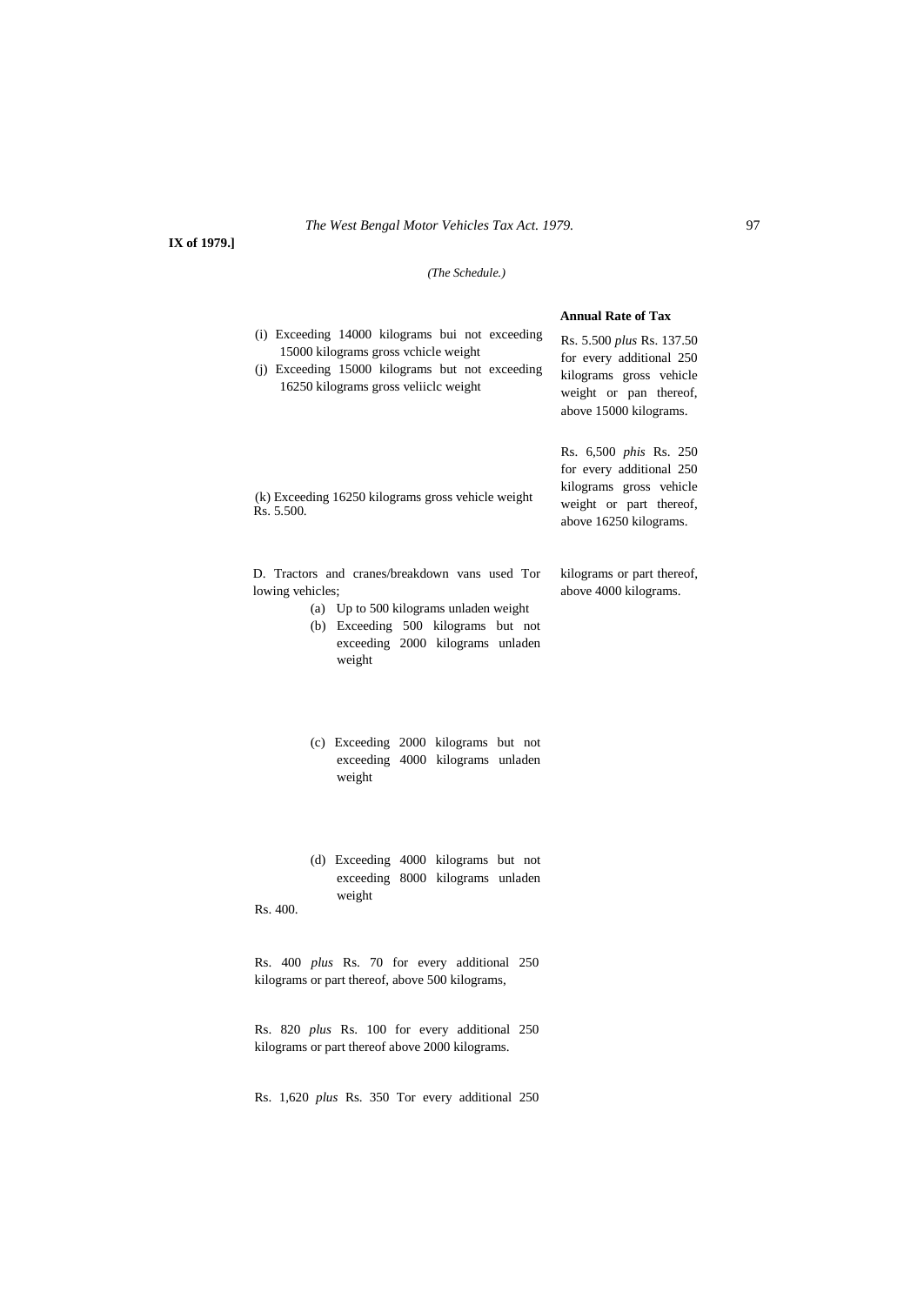#### **[West Ben. Act**

*The Wesi Bengal Motor Vehicles Tout Act, 1979.*

# *(The Schedule.)*

| (c) Exceeding 8000 kilograms unladen weighi<br><b>Annual Rale of Tax</b>                                    | kilograms or part thereof,<br>above 8000 kilograms.                                                            |
|-------------------------------------------------------------------------------------------------------------|----------------------------------------------------------------------------------------------------------------|
| Rs, 7,220 plus Rs. 400 for every additional 250                                                             |                                                                                                                |
| E. Trailers:                                                                                                | Rs. 2,900.                                                                                                     |
| (a) Up lo 2000 kilograms gross vehicle<br>weight                                                            |                                                                                                                |
| (h) Exceeding 2000 kilograms but noL<br>exceeding 4000 kilograms<br>gross<br>vehiele wcighi                 | Rs. 4.300.                                                                                                     |
| (c) Exceeding 4000 kilograms but not<br>exceeding 6000 kilograms<br>gross<br>vchiclc weight                 | Rs. 5,250.                                                                                                     |
| (d) Exceeding 6000 kilograms hut not<br>exceeding 8000 kilograms<br>gross<br>vehicle weighi                 | Rs. 5,950.                                                                                                     |
| (c) Exceeding 8000 kilograms bul not<br>exceeding 10000 kilograms gross                                     | Rs. 6.650.                                                                                                     |
| vehiele weight<br>(0 Exceeding 10000 kilograms but nol<br>exceeding 12000 kilograms gross<br>vehicle weighi | Rs. 6,650 plus Rs. 200 for<br>additional<br>250<br>every<br>kilograms gross vehicle<br>weighi or pari thereof, |
| (g) Exceeding 12000 kilograms but nol<br>exceeding 13000 kilograms gross<br>vehicle wcighi                  | above 15000 kilograms.                                                                                         |
| Exceeding 13000 kilograms but nol<br>(h)<br>exceeding 14000 kilograms gross<br>vehicle weighi               |                                                                                                                |
| Exceeding 14000 kilograms bul nol<br>(i)<br>exceeding 15000 kilograms<br>gross<br>vehicle weight            |                                                                                                                |
| Exceeding 15000 kilograms<br>(J)<br>gross<br>vchiclc wcighi<br>Rs. 500.                                     |                                                                                                                |
| $D_0$ $000$                                                                                                 |                                                                                                                |

Rs. 900.

Rs. 1,350.

Rs. 1,950.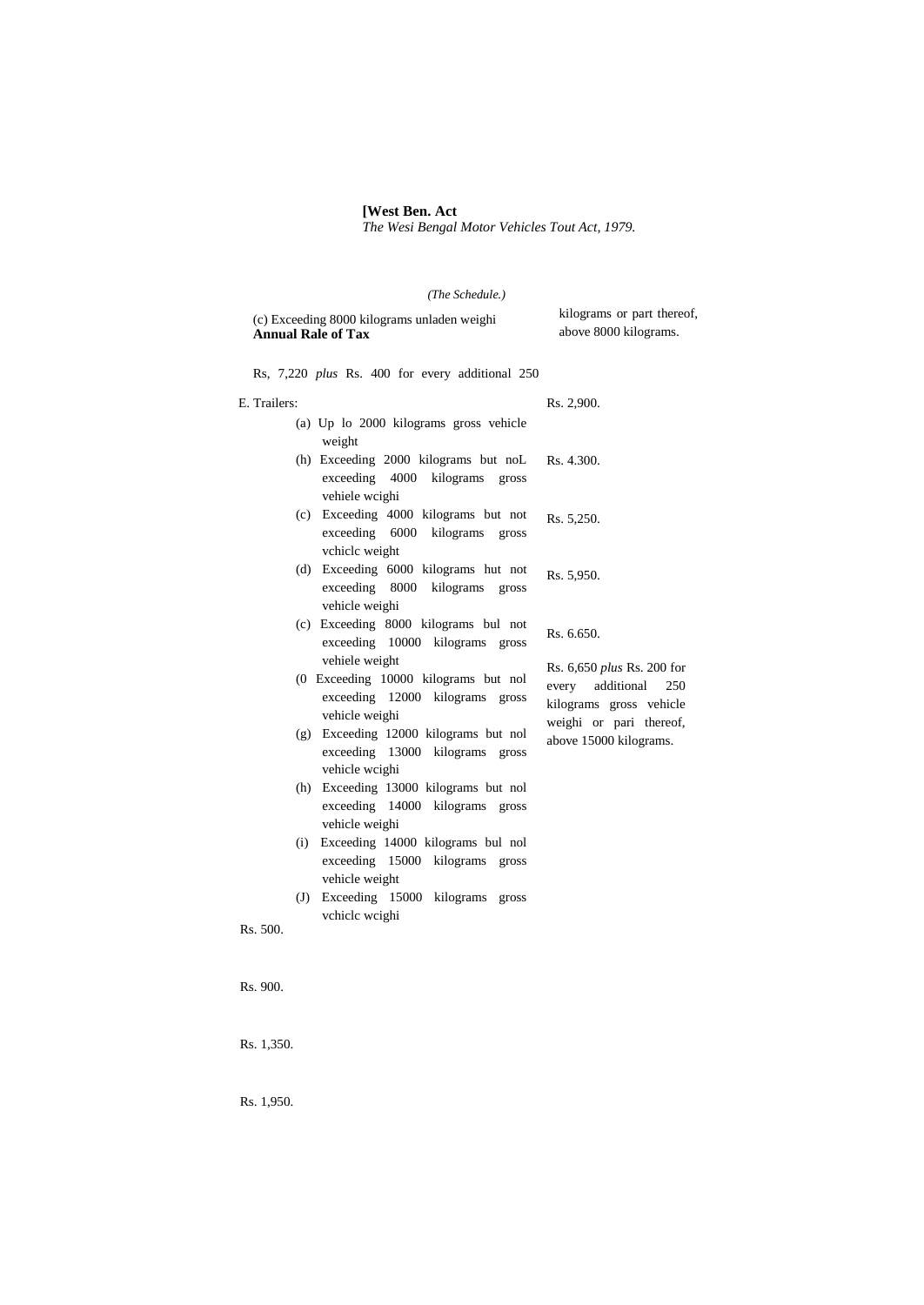## *The West Bengal Motor Vehicles Tax Acl, I979,* 99 **IX of 1979.]**

### *(The Schedule.)*

Tractors or trailers which arc used solely Cor agricultural purposes or exclusively wilhin tea gardens and are. under no circumstances, used on public roads, may be exempted from payment of lax, provided the owner of such tractor or trailer, as the case may he. complies with lhc provisions of subscctiun (3) of section 4 and scciion 13 of this Act.

#### **F. Articulalcd trailers:**

- (a) Up to 22600 kilograms gross vehicic weight
- (b) Exceeding 22600 kilograms but not exceeding 26400 kilograms gross vchicle weight
- (c) Exceeding 26400 kilograms but not exceeding 36600 kilograms gross vchicle weight
- (d) Exceeding 36600 kilograms bui not exceeding 50000 kilograms gross vehicic weight
- (e) Exceeding 50000 kilograms gross vehicle weight
- Rs. 12.000.

## **G. Ambulance (including clinic van):**

■

- (a) Up to 1200 kilograms unladen weight
- (b 1 Exceeding 1200 kilograms bui not exceeding 2000 kilograms unladen weight
- (c) Exceeding 2000 kilograms but not exceeding 3000 kilograms unladen weight
- (d) Exceeding 3000 kilograms unladen weight
- **Rs. 1.000.**

Rs. 2,000.

Rs. 3,000.

Rs. 3.000*plus* Rs. 200 for every additional 250

kilograms unladen weight or pari thereof, above 3000 kilograms.

Rs. 15,000.

Rs. 25.000.

Rs. 30,000.

Rs. 30,000 *plus* Rs. 500 for every additional 500 kilograms gross vehicle weight or part thereof, above 50000 kilograms.

**Annual Rate of Tax**